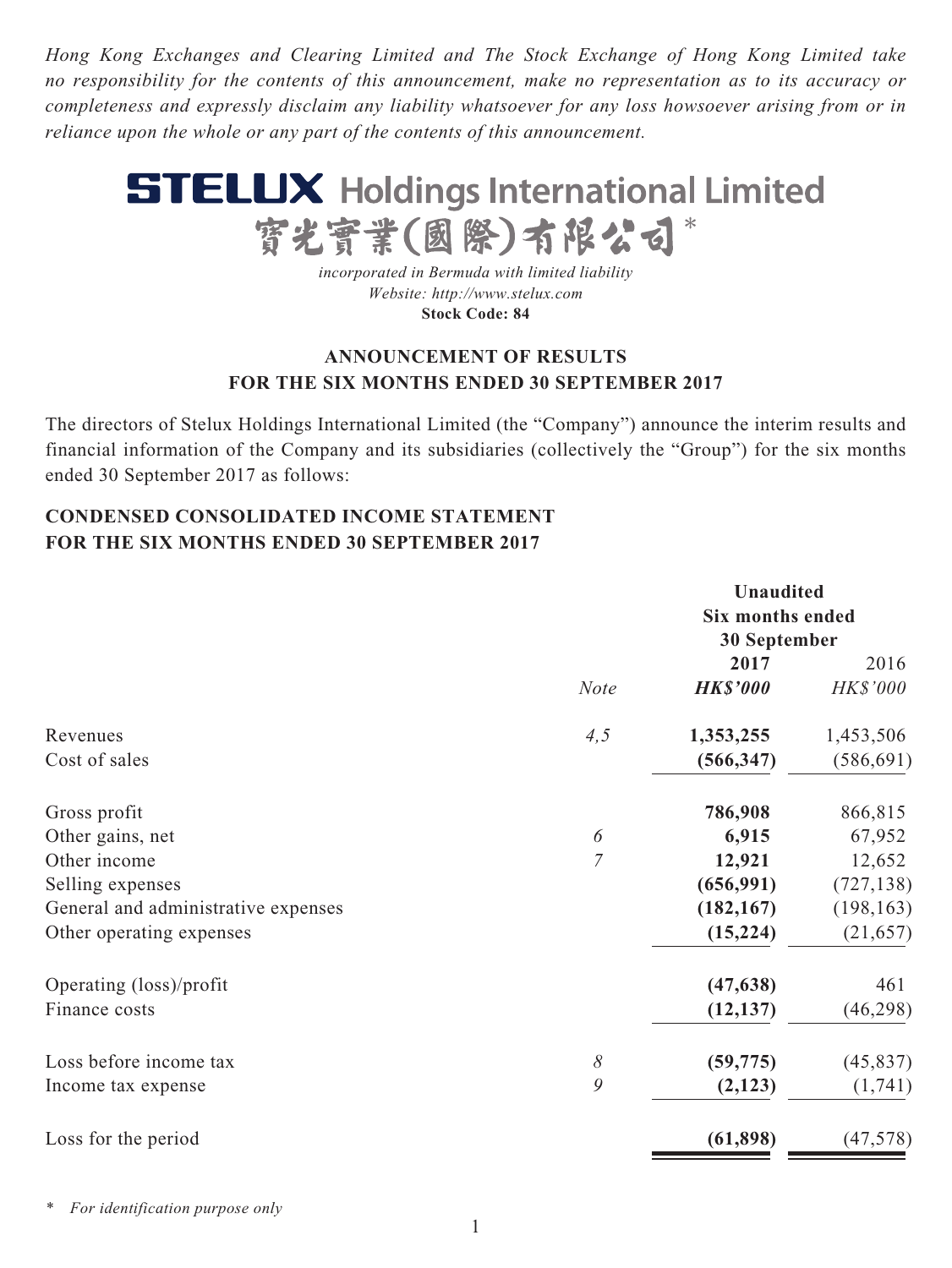# **CONDENSED CONSOLIDATED INCOME STATEMENT (Continued)**

|                                                                                | <b>Unaudited</b><br><b>Six months ended</b><br>30 September |                         |                  |
|--------------------------------------------------------------------------------|-------------------------------------------------------------|-------------------------|------------------|
|                                                                                | <b>Note</b>                                                 | 2017<br><b>HK\$'000</b> | 2016<br>HK\$'000 |
| Attributable to:<br>Equity holders of the Company<br>Non-controlling interests |                                                             | (62,005)<br>107         | (47, 666)<br>88  |
| Loss for the period                                                            |                                                             | (61, 898)               | (47, 578)        |
| Dividends                                                                      | 10                                                          |                         |                  |
| Loss per share attributable to                                                 | 11                                                          | <b>HK</b> cents         | HK cents         |
| the equity holders of the Company<br>- Basic and diluted                       |                                                             | (5.93)                  | (4.55)           |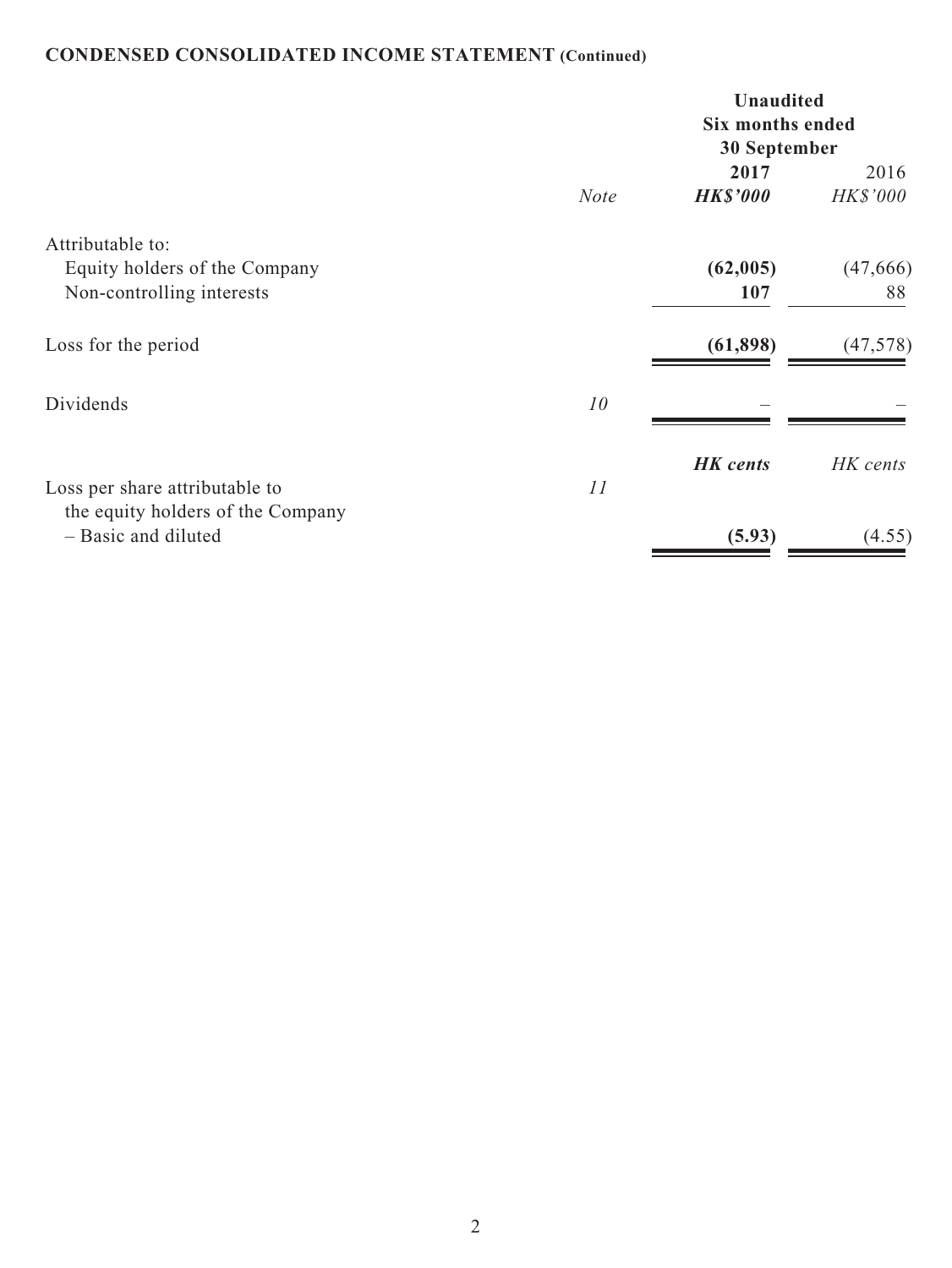# **CONDENSED CONSOLIDATED STATEMENT OF COMPREHENSIVE INCOME FOR THE SIX MONTHS ENDED 30 SEPTEMBER 2017**

|                                                                | <b>Unaudited</b> |           |
|----------------------------------------------------------------|------------------|-----------|
|                                                                | Six months ended |           |
|                                                                | 30 September     |           |
|                                                                | 2017             | 2016      |
|                                                                | <b>HK\$'000</b>  | HK\$'000  |
| Loss for the period                                            | (61, 898)        | (47, 578) |
| Other comprehensive income/(loss):                             |                  |           |
| Items that may be reclassified subsequently to profit or loss: |                  |           |
| Exchange differences                                           | 31,409           | (38, 528) |
| Revaluation of available-for-sale financial assets             | 405              | (60)      |
| Other comprehensive income/(loss) for the period, net of tax   | 31,814           | (38, 588) |
| Total comprehensive loss for the period                        | (30, 084)        | (86, 166) |
| Attributable to:                                               |                  |           |
| Equity holders of the Company                                  | (30, 434)        | (86, 191) |
| Non-controlling interests                                      | 350              | 25        |
| Total comprehensive loss for the period                        | (30, 084)        | (86, 166) |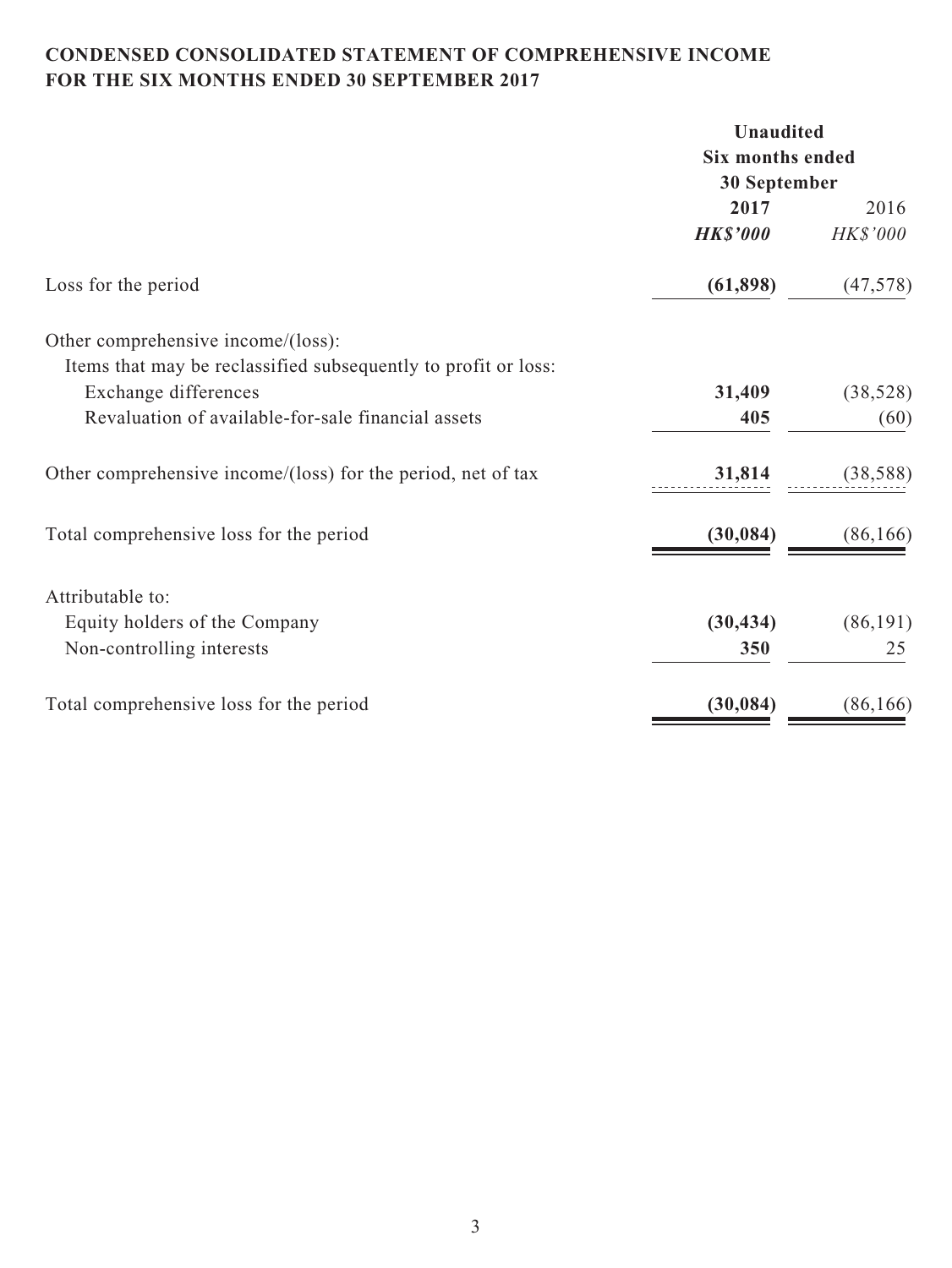# **CONDENSED CONSOLIDATED BALANCE SHEET AS AT 30 SEPTEMBER 2017**

|                                                              |             | <b>Unaudited</b><br><b>30 September</b><br>2017 | 31 March<br>2017   |
|--------------------------------------------------------------|-------------|-------------------------------------------------|--------------------|
|                                                              | <b>Note</b> | <b>HK\$'000</b>                                 | HK\$'000           |
| <b>ASSETS</b>                                                |             |                                                 |                    |
| Non-current assets                                           |             |                                                 |                    |
| Property, plant and equipment<br>Prepayment of lease premium |             | 409,285<br>28,498                               | 403,213<br>31,282  |
| Intangible assets                                            |             | 100,037                                         | 99,699             |
| Deferred tax assets                                          |             | 90,889                                          | 87,944             |
| Available-for-sale financial assets                          |             | 11,638                                          | 11,233             |
| Debtors, deposits and prepayments                            | 12          | 108,614                                         | 129,590            |
|                                                              |             | 748,961                                         | 762,961            |
| Current assets                                               |             |                                                 |                    |
| <b>Stocks</b><br>Debtors, deposits and prepayments           | 12          | 984,927<br>441,224                              | 926,504<br>424,992 |
| Bank balances and cash                                       |             | 527,682                                         | 533,774            |
|                                                              |             | 1,953,833                                       | 1,885,270          |
| Total assets                                                 |             | 2,702,794                                       | 2,648,231          |
| <b>EQUITY</b>                                                |             |                                                 |                    |
| Capital and reserves attributable to                         |             |                                                 |                    |
| the equity holders of the Company                            |             |                                                 |                    |
| Share capital<br>Reserves                                    |             | 104,647<br>783,998                              | 104,647<br>814,432 |
|                                                              |             |                                                 |                    |
| Shareholders' funds                                          |             | 888,645                                         | 919,079            |
| Non-controlling interests                                    |             | 7,430                                           | 7,080              |
| Total equity                                                 |             | 896,075                                         | 926,159            |
| <b>LIABILITIES</b>                                           |             |                                                 |                    |
| Non-current liabilities                                      |             |                                                 |                    |
| Deferred tax liabilities<br><b>Borrowings</b>                |             | 7,159<br>14,797                                 | 7,474<br>14,710    |
|                                                              |             |                                                 |                    |
|                                                              |             | 21,956                                          | 22,184             |
| <b>Current liabilities</b>                                   |             |                                                 |                    |
| Creditors and accruals<br>Income tax payable                 | 13          | 675,306<br>14,960                               | 611,905<br>5,338   |
| <b>Borrowings</b>                                            |             | 1,094,497                                       | 1,082,645          |
|                                                              |             | 1,784,763                                       | 1,699,888          |
| Total liabilities                                            |             | 1,806,719                                       | 1,722,072          |
| Total equity and liabilities                                 |             | 2,702,794                                       | 2,648,231          |
|                                                              |             |                                                 |                    |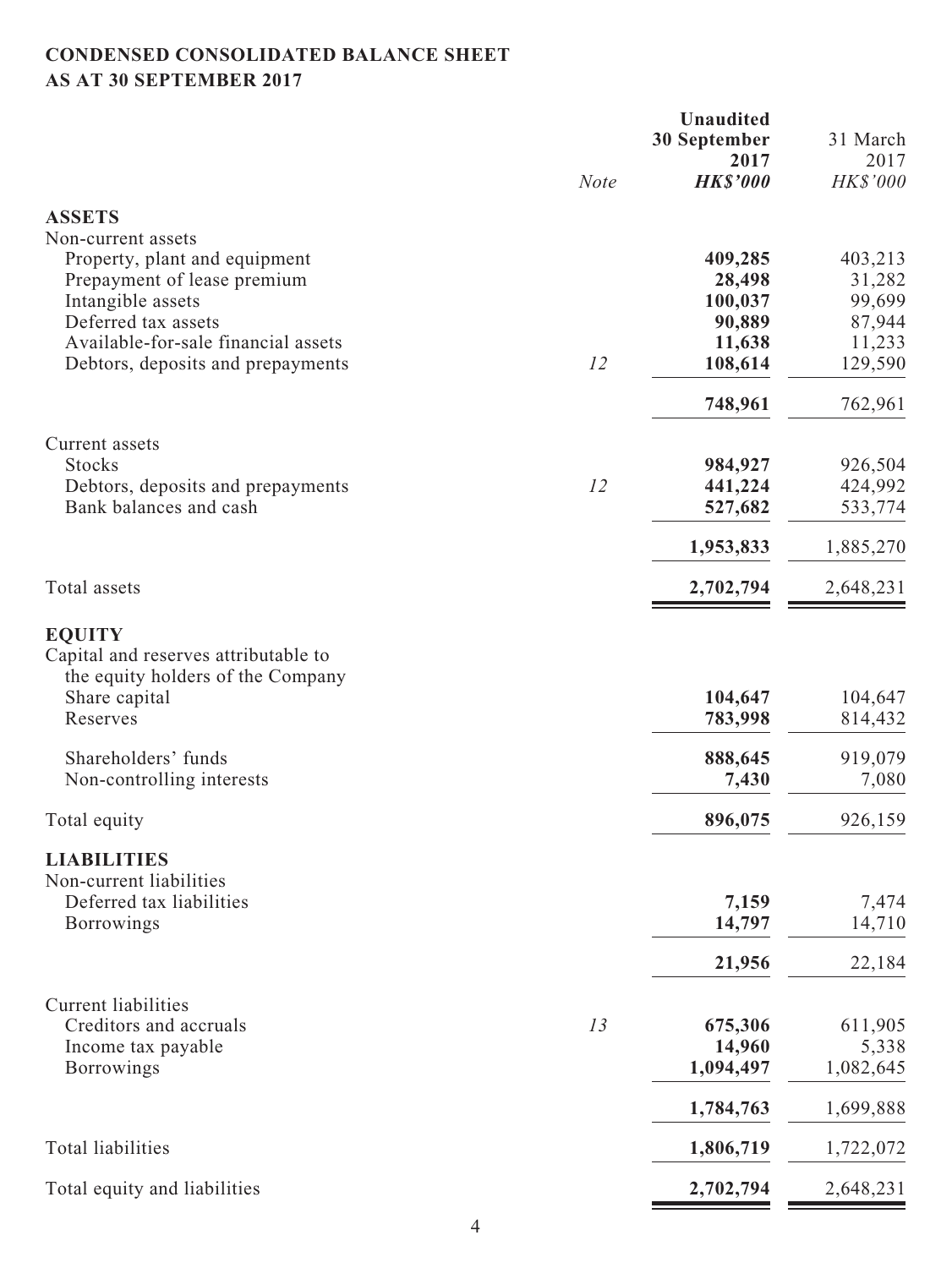### **NOTES TO CONDENSED INTERIM CONSOLIDATED FINANCIAL INFORMATION**

#### **1. BASIS OF PREPARATION**

These unaudited condensed interim consolidated financial information have been prepared in accordance with Hong Kong Accounting Standard ("HKAS") 34 "Interim Financial Reporting" issued by the Hong Kong Institute of Certified Public Accountants ("HKICPA"), and the applicable requirements of Appendix 16 of the Rules Governing the Listing of Securities on The Stock Exchange of Hong Kong Limited (the "Stock Exchange").

The condensed interim consolidated financial information should be read in conjunction with the 2017 annual financial statements, which have been prepared in accordance with Hong Kong Financial Reporting Standards ("HKFRS").

Except as mentioned below, the accounting policies and methods of computation used in the preparation of these condensed interim consolidated financial information are consistent with those used in the annual financial statements for the year ended 31 March 2017.

The following new standards and amendments are mandatory for the financial year beginning 1 April 2017 and have no material impact to the Group:

| HKAS 7 (Amendment)  | Disclosure Initiative                                    |
|---------------------|----------------------------------------------------------|
| HKAS 12 (Amendment) | Recognition of Deferred Tax Assets for Unrealised Losses |

The following new standards and amendments have been issued but are not effective for the financial year beginning 1 April 2017 and have not been early adopted:

|                                                 |                                                                                          | Effective for    |
|-------------------------------------------------|------------------------------------------------------------------------------------------|------------------|
|                                                 |                                                                                          | accounting       |
|                                                 |                                                                                          | periods          |
|                                                 |                                                                                          | beginning on     |
|                                                 |                                                                                          | or after         |
| HKAS 40 (Amendment)                             | Transfer of investment property                                                          | 1 April 2018     |
| HKFRS 2 (Amendment)                             | Classification and measurement of share based<br>payment transactions                    | 1 April 2018     |
| HKFRS 4 (Amendment)                             | Applying HKFRS 9 financial instruments with<br><b>HKFRS</b> 4 insurance contracts        | 1 April 2018     |
| <b>HKFRS 9</b>                                  | Financial instruments                                                                    | 1 April 2018     |
| HKFRS 10 (Amendment)<br>and HKAS 28 (Amendment) | Sale or contribution of assets between an investor<br>and its associate or joint venture | To be determined |
| HKFRS 15                                        | Revenue from contracts with customers                                                    | 1 April 2018     |
| HKFRS 15 (Amendment)                            | Clarifications to HKFRS 15                                                               | 1 April 2018     |
| HKFRS 16                                        | Leases                                                                                   | 1 April 2019     |
| $HK(IFRIC) - Int 22$                            | Foreign currency transactions and advance consideration                                  | 1 April 2018     |
| $HK(IFRIC) - Int 23$                            | Uncertainty over income tax treatments                                                   | 1 April 2019     |
| Annual improvements project                     | $2014 - 2016$ projects                                                                   | 1 April 2018     |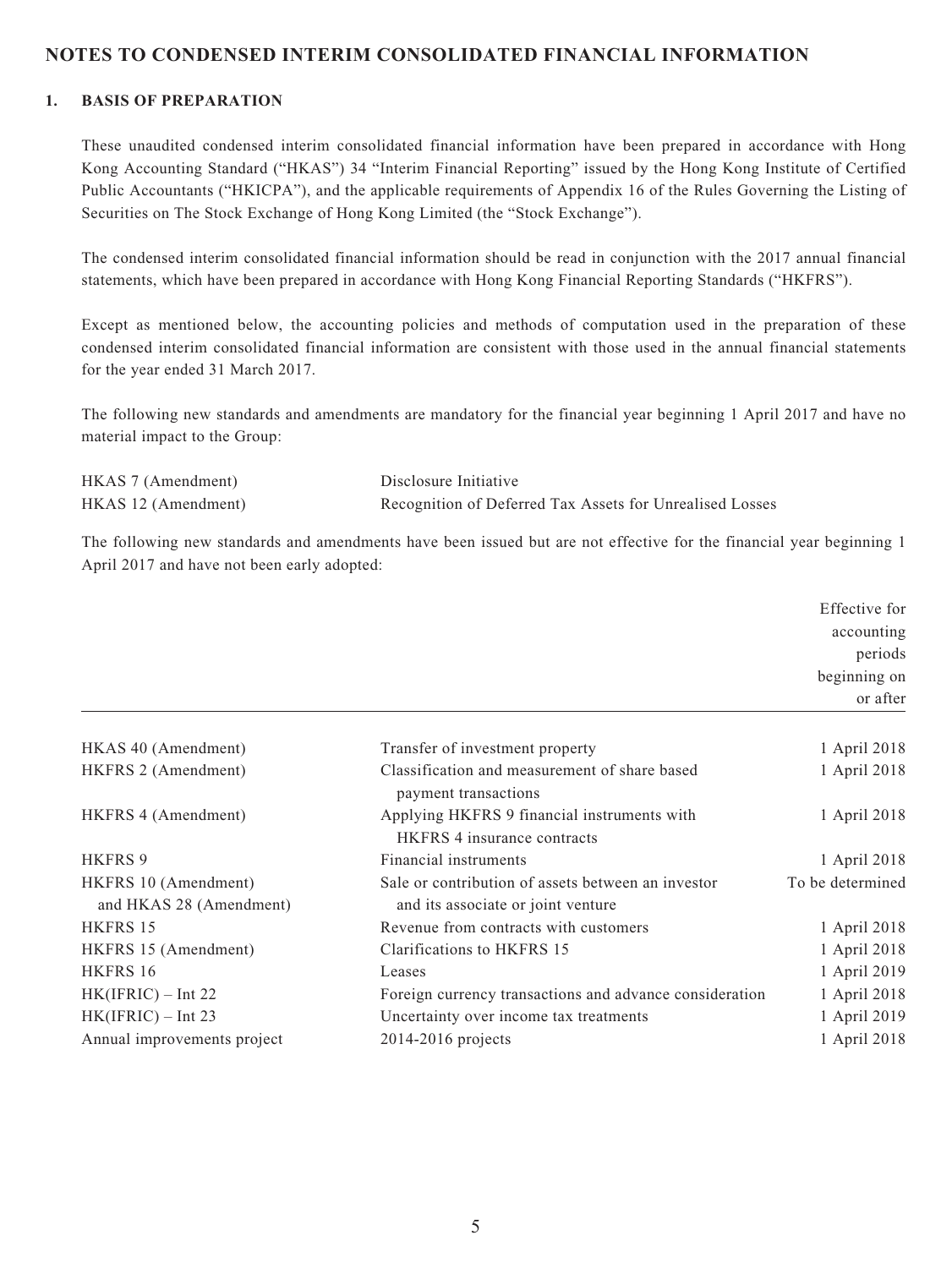#### **1. BASIS OF PREPARATION (Continued)**

HKFRS 16 "Leases" – The Group is a lessee of its offices, retail stores and warehouses which are currently classified as operating leases. As at 30 September 2017, the aggregated future lease payments of the Group under operating leases was HK\$771,303,000. HKFRS 16 provides new provisions for the accounting treatment of leases and will in the future no longer allow lessees to account for certain leases outside the statements of financial position. Instead, all long-term leases must be recognised in the form of assets (for the rights of use) and lease liabilities (for the payment obligations). Thus, each lease will be mapped in the Group's condensed consolidated balance sheet. Short-term leases with a lease term of twelve months or less and leases of low-value assets are exempt from such reporting obligations. The new standard will therefore result in recognition of a right-to-use asset and an increase in lease liabilities in the condensed statements balance sheet. In profit or loss, rental expenses will be replaced with depreciation and interest expense. It is expected that certain portion of these lease commitments will be required to be recognised in the condensed consolidated balance sheet as right of use assets and lease liabilities.

Apart from the aforementioned HKFRS 16, the directors of the Company are in the process of assessing of the financial impact of the adoption of the above new standards and amendments to standards. The directors of the Company will adopt the new standards and amendments to standards when they become effective.

Taxes on income in the interim periods are accrued using the tax rate that would be applicable to expected total annual earnings.

#### **2. ESTIMATES**

The preparation of condensed interim consolidated financial information requires management to make judgements, estimates and assumptions that affect the application of accounting policies and the reported amounts of assets and liabilities, income and expense. Actual results may differ from these estimates.

In preparing these condensed interim consolidated financial information, the significant judgements made by management in applying the Group's accounting policies and the key sources of estimation uncertainty were the same as those that applied to the consolidated financial statements for the year ended 31 March 2017.

#### **3. FINANCIAL RISK MANAGEMENT**

#### **3.1 Financial risk factors**

The Group's activities expose it to a variety of financial risks: foreign exchange risk, interest rate risk, credit risk and liquidity risk.

The condensed interim consolidated financial information does not include all financial risk management information and disclosures required in the annual financial statements, and should be read in conjunction with the Group's annual financial statements as at 31 March 2017.

There have been no changes in the risk management policies since year end.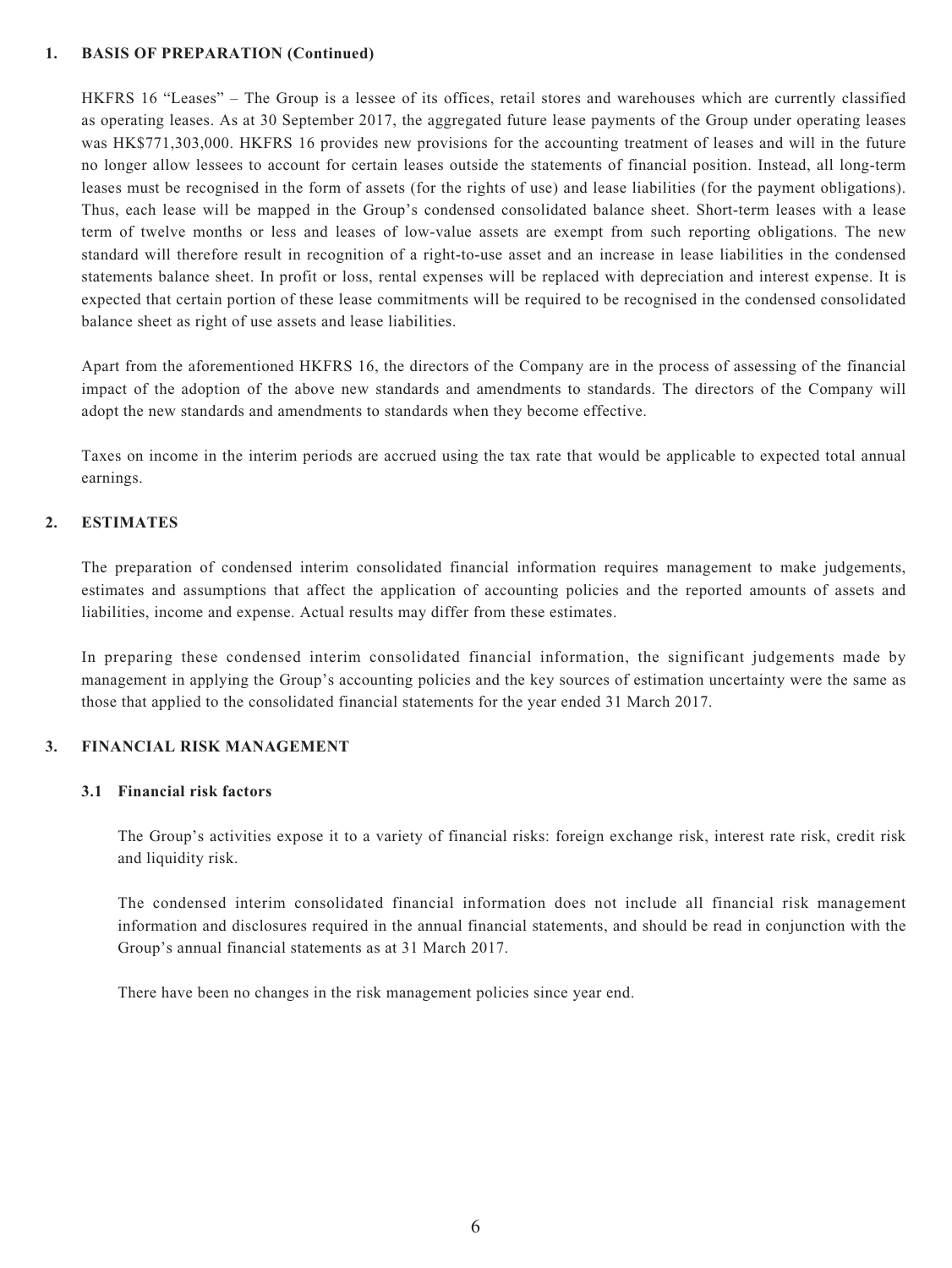#### **3. FINANCIAL RISK MANAGEMENT (Continued)**

#### **3.2 Fair value estimation**

The Group's financial instruments carried at fair value are analysed by the valuation method. The different levels have been defined as follows:

- Quoted prices (unadjusted) in active markets for identical assets or liabilities (level 1).
- Inputs other than quoted prices included within level 1 that are observable for the asset or liability, either directly (that is, as prices) or indirectly (that is, derived from prices) (level 2).
- Inputs for the asset or liability that are not based on observable market data (that is, unobservable inputs) (level 3).

The Group's available-for-sale financial assets are measured at fair value and are classified as level 3.

There were no transfers of financial instruments between level 1, level 2 and level 3 during the period.

The Group's level 3 instruments are determined by using valuation techniques including discount cash flow analysis, with reference to inputs such as dividend stream, discount rates and other specific input relevant to those particular financial instruments.

There were no changes in valuation techniques during the period.

#### **3.3 Group's valuation process**

The Group's finance department reviews the valuations of the Group's financial instruments that are stated at fair value for financial reporting purposes, including level 3 fair values. These valuation results are then reported to the Chief Financial Officer and Group senior management for discussions in relation to the valuation processes and the reasonableness of the valuation results.

#### **3.4 Fair value of financial assets and liabilities measured at amortised cost**

The carrying amounts of the Group's financial assets including cash and cash equivalents, deposits in approved financial institutions and debtors and financial liabilities including creditors and short-term borrowings, approximate their fair values due to their short maturities.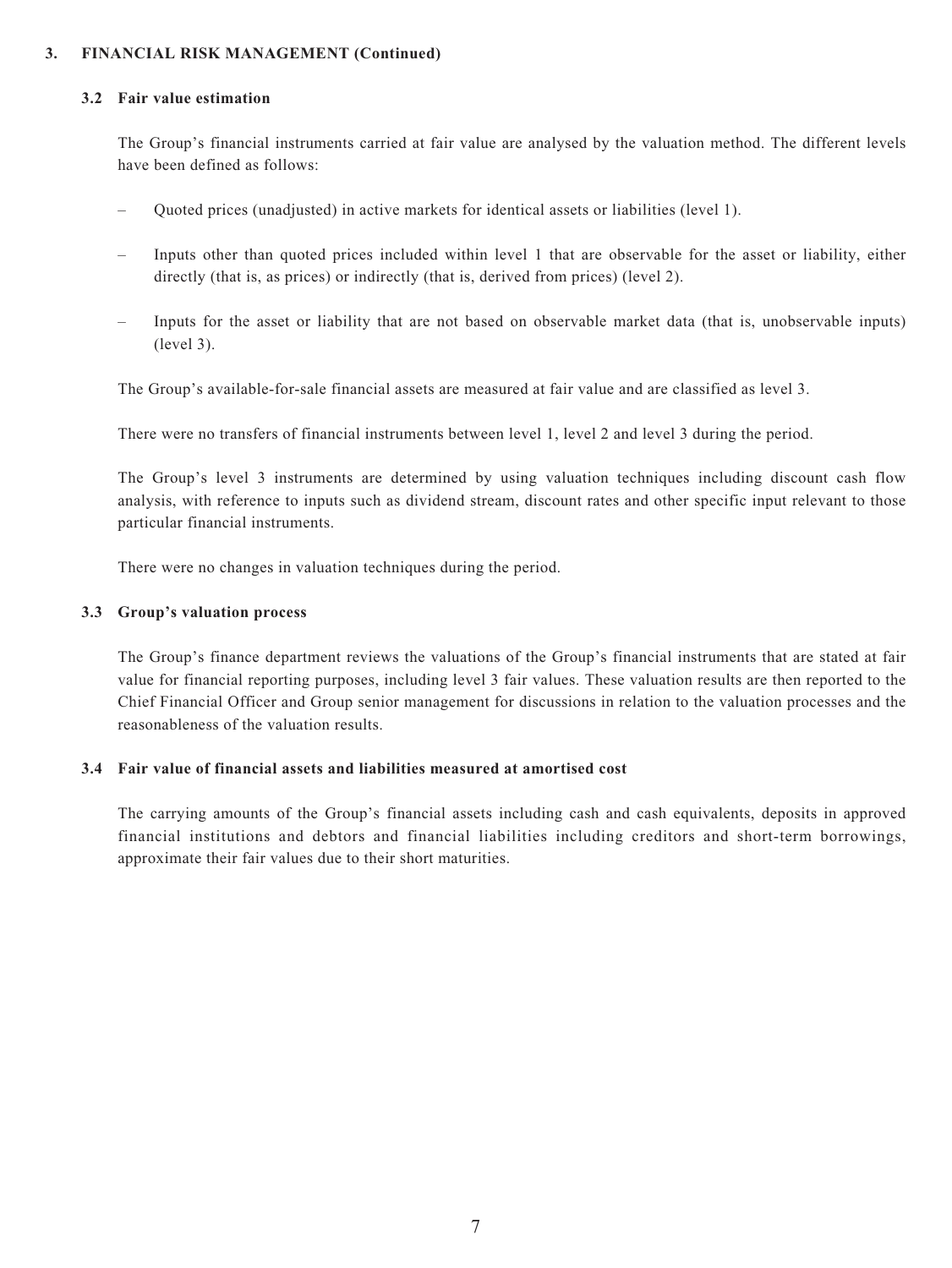### **4. SEGMENT INFORMATION**

The chief operating decision-makers have been identified as the executive directors. The executive directors review the Group's financial information mainly from product and geographical perspectives. From a geographical perspective, the executive directors assess the performance of the Group's watch and optical operations in Hong Kong, Macau and Mainland China and the rest of Asia.

Revenue represents sales of goods. Sales between operating segments are carried out on terms equivalent to those prevailing in arm's length transactions. The executive directors assess the performance of the operating segments based on a measure of adjusted earnings before interest and tax (EBIT) and excludes unallocated income and net corporate expenses.

|                        | Six months ended 30 September 2017 |                 |                         |                 |                 |                 |
|------------------------|------------------------------------|-----------------|-------------------------|-----------------|-----------------|-----------------|
|                        | Watch retail<br>Optical retail     |                 |                         |                 |                 |                 |
|                        | Hong Kong,<br>Macau and            |                 | Hong Kong,<br>Macau and |                 |                 |                 |
|                        | <b>Mainland</b>                    | Rest of         | Mainland                | Rest of         | Wholesale       | Group           |
|                        | China                              | Asia            | China                   | Asia            | trading         | <b>Total</b>    |
|                        | <b>HK\$'000</b>                    | <b>HK\$'000</b> | <b>HK\$'000</b>         | <b>HK\$'000</b> | <b>HK\$'000</b> | <b>HK\$'000</b> |
| <b>Revenues</b>        |                                    |                 |                         |                 |                 |                 |
| Gross segment          | 439,842                            | 154,525         | 527,181                 | 89,839          | 128,074         | 1,339,461       |
| Inter-segment          |                                    |                 |                         |                 | 13,794          | 13,794          |
|                        | 439,842                            | 154,525         | 527,181                 | 89,839          | 141,868         | 1,353,255       |
| <b>Segment results</b> | (34, 849)                          | (2, 854)        | 24,570                  | (6,217)         | 13,977          | (5,373)         |
| Net corporate expenses |                                    |                 |                         |                 |                 | (42, 265)       |
| <b>Operating loss</b>  |                                    |                 |                         |                 |                 | (47, 638)       |
| <b>Finance costs</b>   |                                    |                 |                         |                 |                 | (12, 137)       |
| Loss before income tax |                                    |                 |                         |                 |                 | (59, 775)       |
| Income tax expense     |                                    |                 |                         |                 |                 | (2, 123)        |
| Loss after income tax  |                                    |                 |                         |                 |                 | (61, 898)       |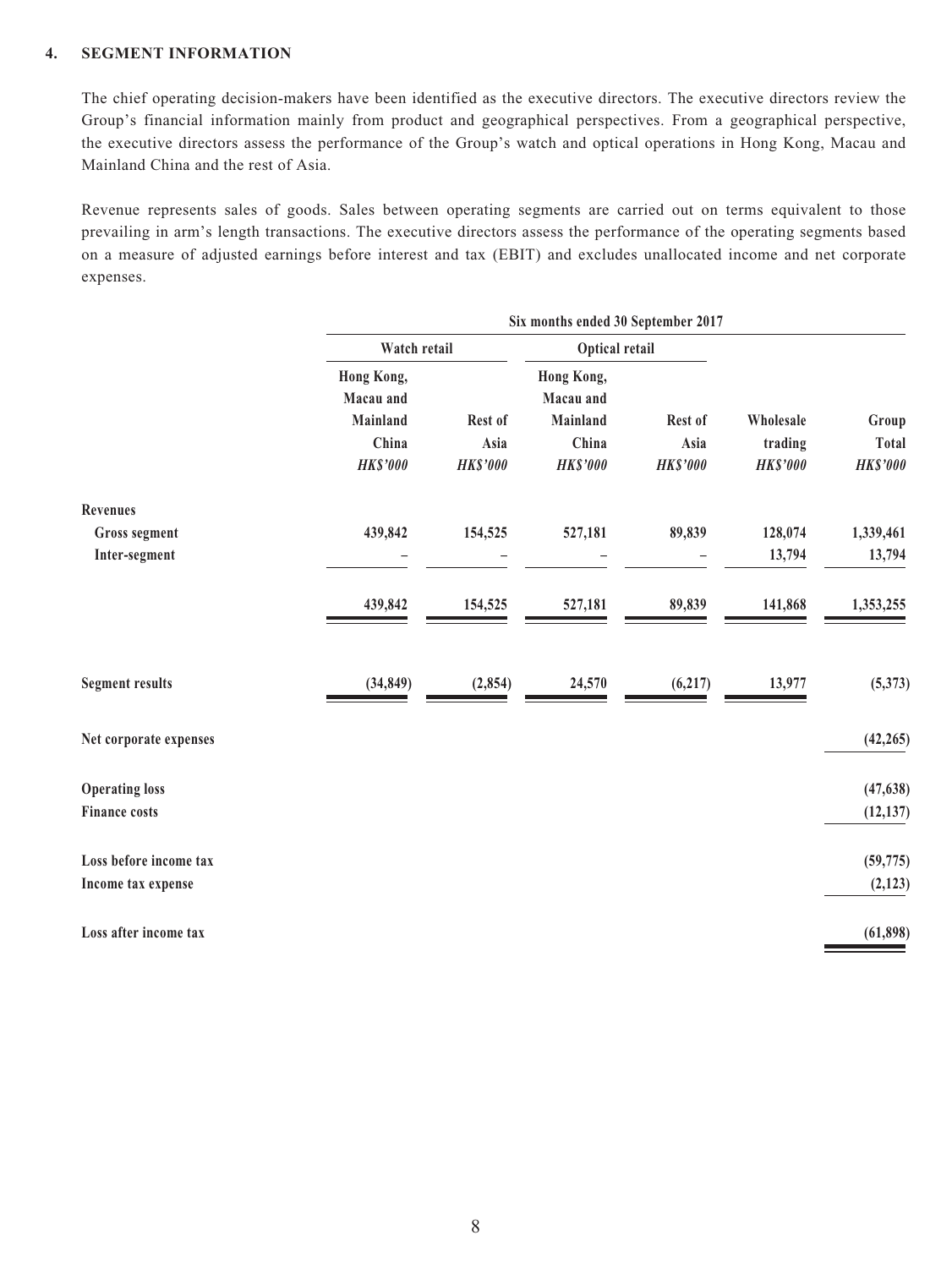### **4. SEGMENT INFORMATION (Continued)**

|                        | Six months ended 30 September 2016 |           |                         |          |            |            |  |
|------------------------|------------------------------------|-----------|-------------------------|----------|------------|------------|--|
|                        | Watch retail<br>Optical retail     |           |                         |          |            |            |  |
|                        | Hong Kong,<br>Macau and            |           | Hong Kong,<br>Macau and |          |            |            |  |
|                        | Mainland                           | Rest of   | Mainland                | Rest of  | Wholesale  | Group      |  |
|                        | China                              | Asia      | China                   | Asia     | trading    | Total      |  |
|                        | HK\$'000                           | HK\$'000  | HK\$'000                | HK\$'000 | HK\$'000   | HK\$'000   |  |
| Revenues               |                                    |           |                         |          |            |            |  |
| Gross segment          | 502,396                            | 166,096   | 516,735                 | 101,707  | 274,640    | 1,561,574  |  |
| Inter-segment          |                                    |           |                         |          | (108, 068) | (108, 068) |  |
|                        | 502,396                            | 166,096   | 516,735                 | 101,707  | 166,572    | 1,453,506  |  |
| Segment results        | (39, 112)                          | (10, 322) | 25,627                  | (17,516) | 21,589     | (19, 734)  |  |
| Unallocated income     |                                    |           |                         |          |            | 75,901     |  |
| Net corporate expenses |                                    |           |                         |          |            | (55,706)   |  |
| Operating profit       |                                    |           |                         |          |            | 461        |  |
| Finance costs          |                                    |           |                         |          |            | (46, 298)  |  |
| Loss before income tax |                                    |           |                         |          |            | (45, 837)  |  |
| Income tax expense     |                                    |           |                         |          |            | (1,741)    |  |
| Loss after income tax  |                                    |           |                         |          |            | (47, 578)  |  |

There have been no material changes in total assets and total liabilities from the amount disclosed in the last annual financial statements.

### **5. REVENUES**

|                | Six months ended<br>30 September |           |
|----------------|----------------------------------|-----------|
|                | 2017                             | 2016      |
|                | <b>HK\$'000</b>                  | HK\$'000  |
| Turnover       |                                  |           |
| Sales of goods | 1,353,255                        | 1,453,506 |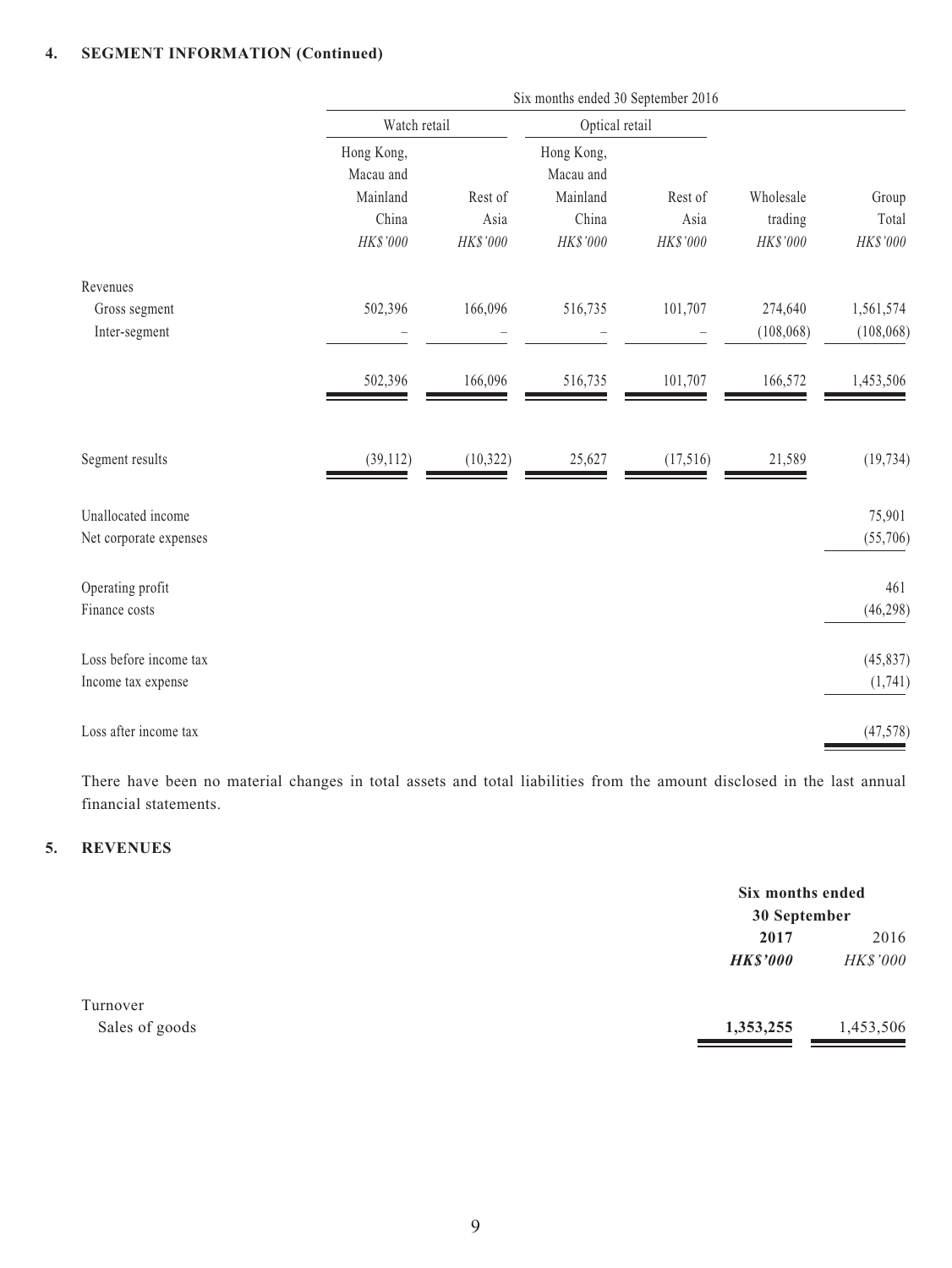#### **6. OTHER GAINS, NET**

|                                                        | Six months ended                  |                 |
|--------------------------------------------------------|-----------------------------------|-----------------|
|                                                        | 30 September                      |                 |
|                                                        | 2017                              | 2016            |
|                                                        | <b>HK\$'000</b><br>(853)<br>7,768 | <i>HK\$'000</i> |
| Loss on disposal of property, plant and equipment, net |                                   | (491)           |
| Exchange gain/(loss), net                              |                                   | (7, 458)        |
| Gain upon redemption of convertible bonds              |                                   | 75,901          |
|                                                        | 6,915                             | 67,952          |

### **7. OTHER INCOME**

|                                | Six months ended<br>30 September |          |
|--------------------------------|----------------------------------|----------|
|                                | 2017                             | 2016     |
|                                | <b>HK\$'000</b>                  | HK\$'000 |
| Building management fee income | 1,170                            | 1,170    |
| Interest income                | 781                              | 1,738    |
| Sundries                       | 10,970                           | 9,744    |
|                                | 12,921                           | 12,652   |

### **8. EXPENSES BY NATURE**

Expenses included in arriving at the loss before income tax are analysed as follows:

|                                               | Six months ended<br>30 September |                 |
|-----------------------------------------------|----------------------------------|-----------------|
|                                               |                                  |                 |
|                                               | 2017                             | 2016            |
|                                               | <b>HKS'000</b>                   | <b>HK\$'000</b> |
| Depreciation of property, plant and equipment |                                  |                 |
| $-$ Owned                                     | 45,097                           | 49,360          |
| Amortisation of prepayment of lease premium   | 2,903                            | 2,928           |
| Amortisation of intangible assets             | 1,182                            | 1,173           |
| Operating leases on buildings                 | 279,980                          | 342,465         |
| Provision for stocks                          | 6,835                            | 3,215           |
| Donations                                     | 263                              | 121             |
| Employee benefit expenses                     | 287,747                          | 304,717         |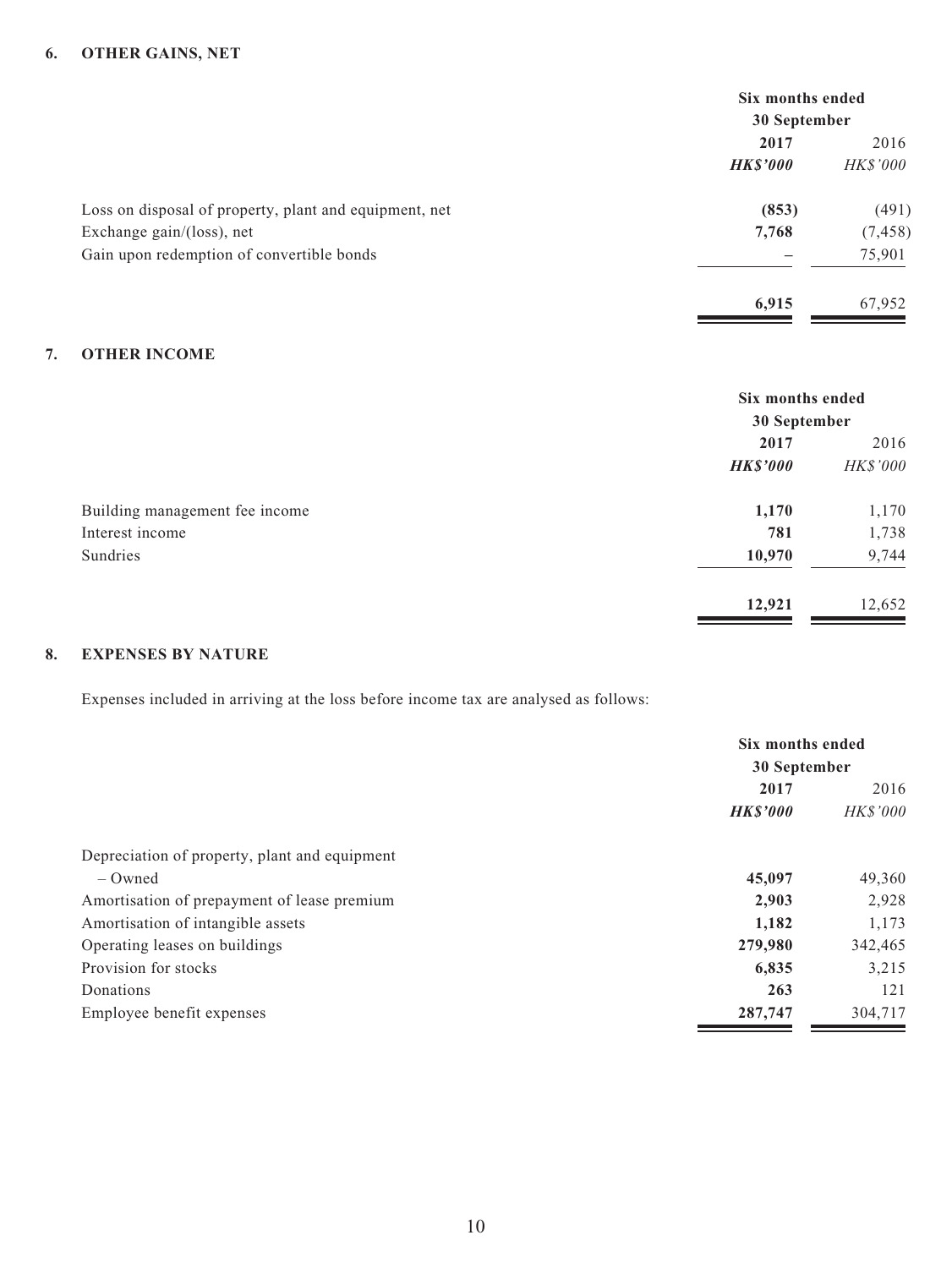### **9. INCOME TAX EXPENSE**

Hong Kong profits tax has been provided at the rate of 16.5% on the estimated assessable profits for the six months ended 30 September 2017 (2016: 16.5%) less relief for available tax losses. Taxation on overseas profits has been calculated on the estimated assessable profits for the six months ended 30 September 2017 at the rates of taxation prevailing in those territories in which the Group operates.

The amount of income tax charged to the consolidated income statement represents:

|                                           | Six months ended |          |
|-------------------------------------------|------------------|----------|
|                                           | 30 September     |          |
|                                           | 2017             | 2016     |
|                                           | <b>HK\$'000</b>  | HK\$'000 |
| Current income tax                        |                  |          |
| Hong Kong profits tax                     | 5,376            | 3,782    |
| Overseas profits tax                      | 2,858            | 4,243    |
| Over provisions in respect of prior years | (35)             | (27)     |
|                                           | 8,199            | 7,998    |
| Deferred income tax                       | (6,076)          | (6, 257) |
| Income tax expense                        | 2,123            | 1,741    |

#### **10. DIVIDENDS**

|                                          |                 | Six months ended<br>30 September |  |
|------------------------------------------|-----------------|----------------------------------|--|
|                                          |                 |                                  |  |
|                                          | 2017            | 2016                             |  |
|                                          | <b>HK\$'000</b> | HK\$'000                         |  |
| No interim dividend for 2017 (2016: nil) |                 | –                                |  |

At a meeting held on 23 November 2017, the directors did not propose the payment of interim dividend for the six months ended 30 September 2017. (2016: nil)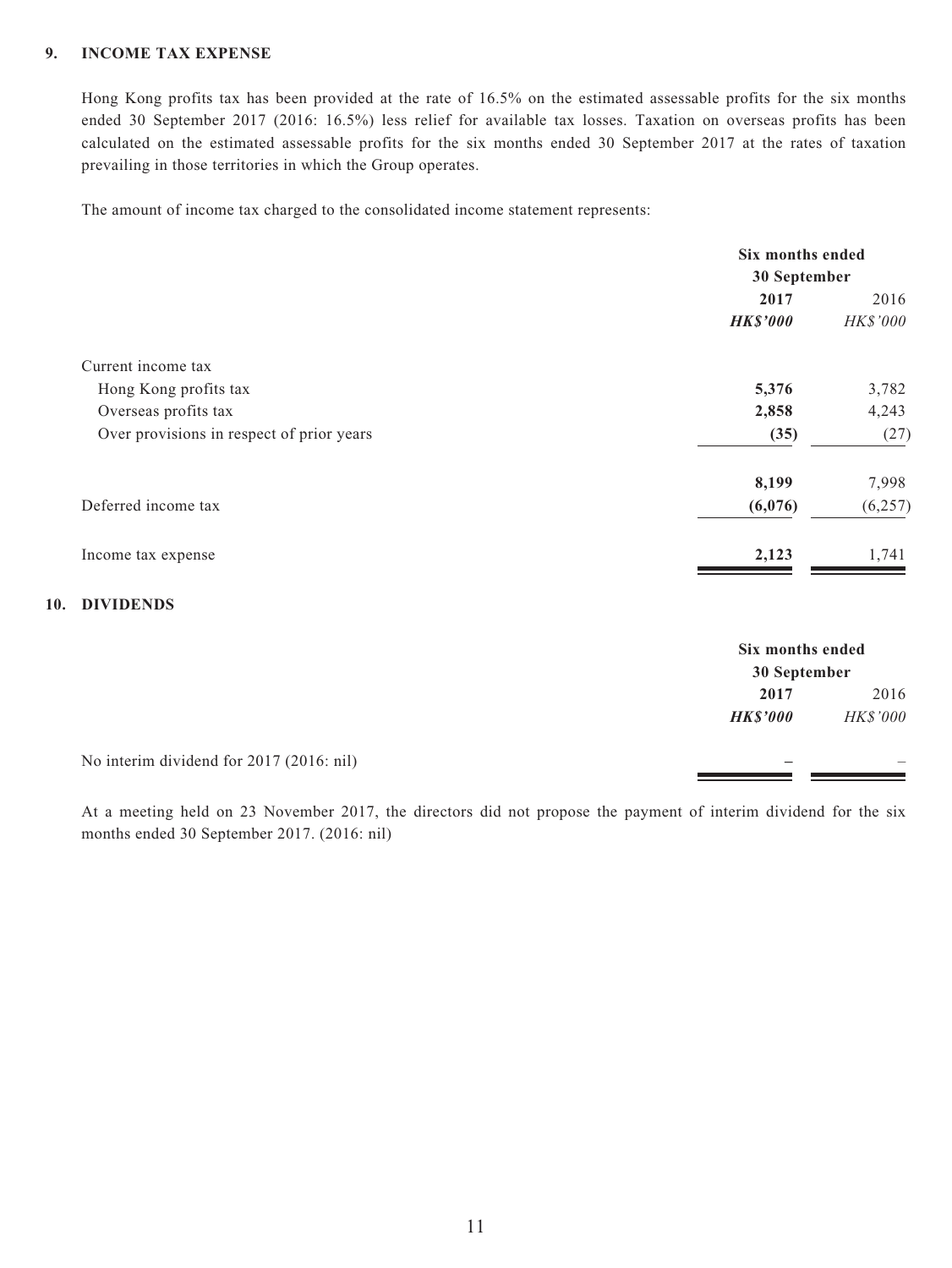#### **11. LOSS PER SHARE**

#### **Basic**

Basic loss per share is calculated by dividing the loss attributable to equity holders of the Company by the weighted average number of ordinary shares in issue during the period.

|                                                                 | Six months ended<br>30 September |           |
|-----------------------------------------------------------------|----------------------------------|-----------|
|                                                                 | 2017                             | 2016      |
| Weighted average number of ordinary shares in issue (thousands) | 1,046,474                        | 1,046,474 |
| Loss attributable to equity holders of the Company (HK\$'000)   | (62,005)                         | (47,666)  |
| Basic loss per share (HK cents)                                 | (5.93)                           | (4.55)    |

#### **Diluted**

Diluted loss per share for the six months ended 30 September 2017 and 2016 equal the basic loss per share since there was no diluted potential ordinary share.

#### **12. DEBTORS, DEPOSITS AND PREPAYMENTS**

|                                                 | 30 September    | 31 March   |
|-------------------------------------------------|-----------------|------------|
|                                                 | 2017            | 2017       |
|                                                 | <b>HK\$'000</b> | HK\$'000   |
| Trade debtors, gross                            | 269,100         | 252,701    |
| Less: provision for impairment of trade debtors | (1, 333)        | (1,253)    |
| Trade debtors, net (note)                       | 267,767         | 251,448    |
| Deposits, prepayments and other debtors         | 282,071         | 303,134    |
|                                                 | 549,838         | 554,582    |
| Less: non-current portion                       | (108, 614)      | (129, 590) |
| Current portion                                 | 441,224         | 424,992    |
| Trade debtors analysed by invoice date:         |                 |            |
| Below 60 days                                   | 61,222          | 48,458     |
| Over 60 days                                    | 207,878         | 204,243    |
|                                                 | 269,100         | 252,701    |

#### *Note:*

The Group engages designated import and export agents for the importation of products from the subsidiaries in Hong Kong to the subsidiaries in the Mainland China. The balances due from and due to the import and export agents are settled on a back-to-back basis, and hence, there are no fixed terms of settlement for such balances. The Group's trade debtors and trade creditors include balances due from and due to the import and export agents of HK\$185,847,000 (at 31 March 2017: HK\$175,081,000).

Other than the balances due from the import and export agents, the Group allows an average credit period of 60 days from the invoice date to its trade debtors.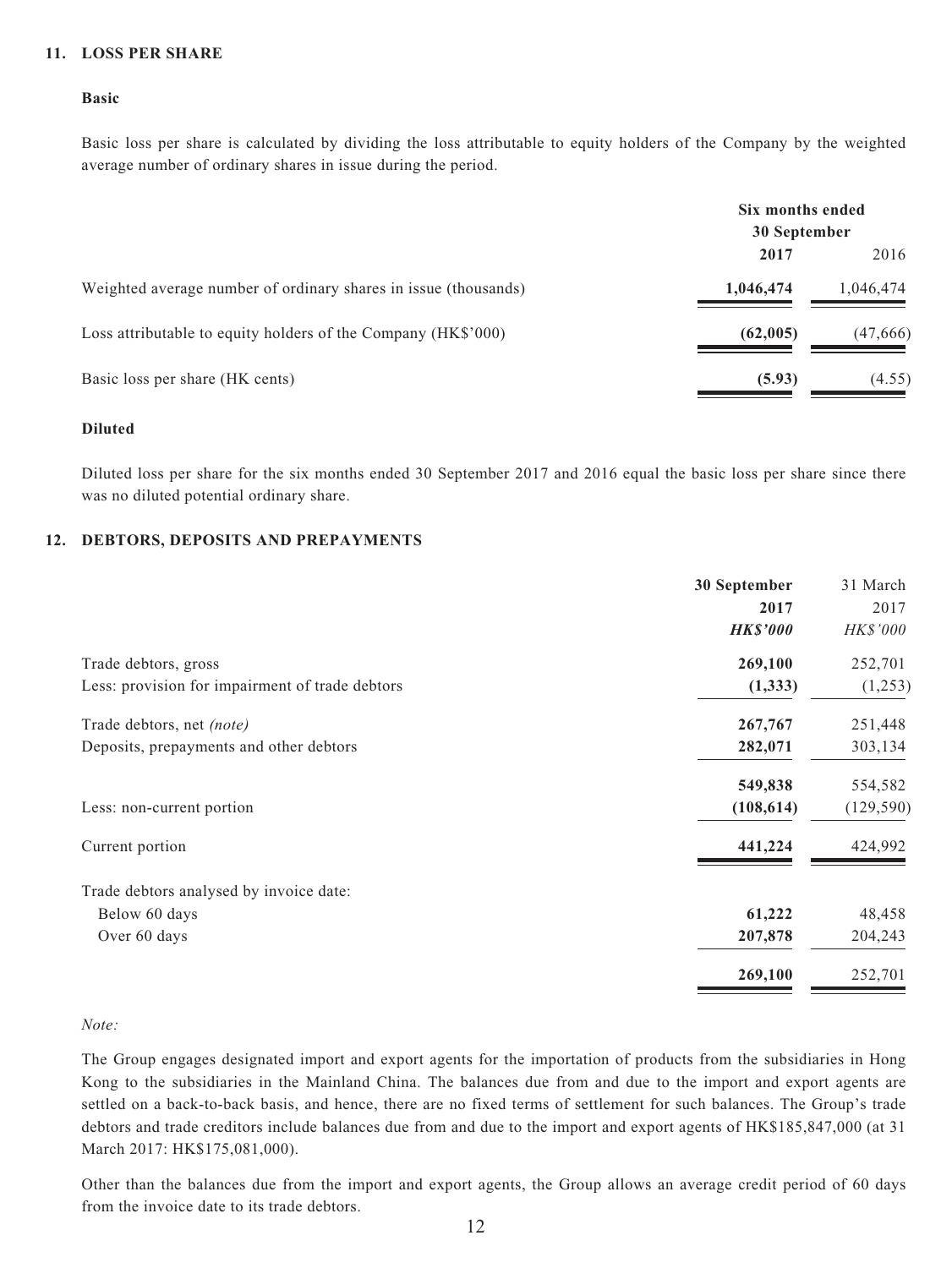#### **13. CREDITORS AND ACCRUALS**

| 2017            |
|-----------------|
| <b>HK\$'000</b> |
|                 |
| 125,986         |
| 187,196         |
| 313,182         |
| 298,723         |
| 611,905         |
|                 |

#### **14. COMMITMENTS**

#### **(a) Commitments under operating leases (where the Group is the lessee)**

The Group had future aggregate minimum lease payments under non-cancellable operating lease as follow:

|                                                   | 30 September<br>2017<br><b>HK\$'000</b> | 31 March<br>2017<br>HK\$'000 |
|---------------------------------------------------|-----------------------------------------|------------------------------|
| <b>Buildings</b>                                  |                                         |                              |
| Not later than one year                           | 397,418                                 | 524,186                      |
| Later than one year but not later than five years | 370,025                                 | 347,852                      |
| Later than five years                             | 3,860                                   | 4,624                        |
|                                                   | 771,303                                 | 876,662                      |

#### **(b) Operating leases arrangements (where the Group is the lessor)**

The Group had future aggregate minimum lease receivables under non-cancellable operating lease as follow:

|                                                   | 30 September    | 31 March        |
|---------------------------------------------------|-----------------|-----------------|
|                                                   | 2017            | 2017            |
|                                                   | <b>HK\$'000</b> | <b>HK\$'000</b> |
| Properties                                        |                 |                 |
| Not later than one year                           | 5,459           | 1,091           |
| Later than one year but not later than five years | 11,087          | 1,093           |
|                                                   | 16,546          | 2,184           |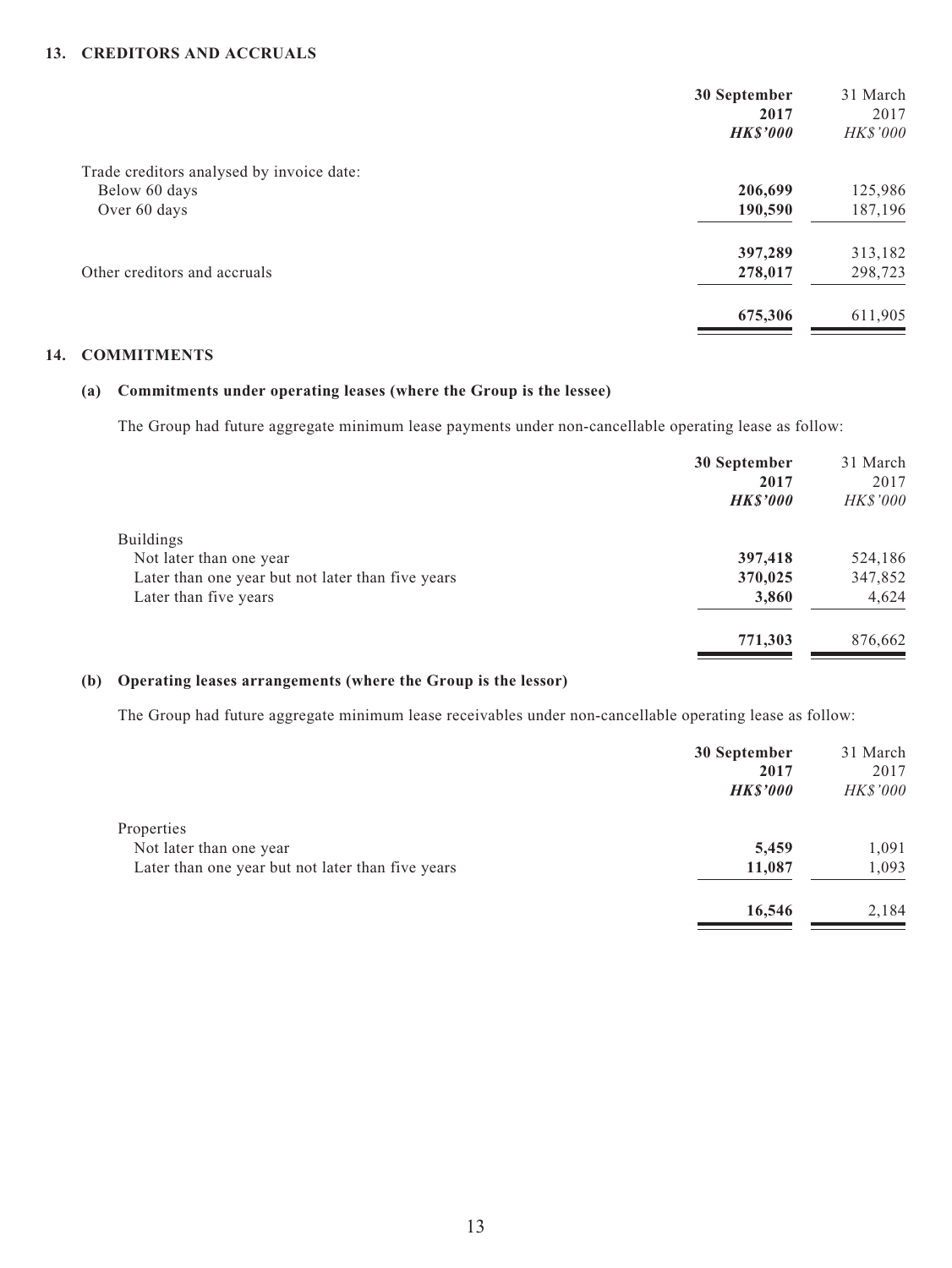## **MANAGEMENT DISCUSSION AND ANALYSIS**

- Group Turnover decreased by 6.9% (FX neutral: 6.3%) to HK\$1,353.3 million
- Group Net Loss reduced by 15.2% to HK\$62 million
- Group Gross Profit Margin down from 59.6% to 58.1%
- Group Inventory increased by HK\$58 million vs that as at 31 March 2017
- Positive Net cash inflow from operating activities

For the period under review, the Group posted a 6.9% (FX neutral: 6.3%) decline in turnover of HK\$1,353.3 million (1H 2016: HK\$1,453.5 million) and a loss attributable to Group equity holders of HK\$62 million against a loss of HK\$73.1 million for the corresponding period last year after excluding the non-cash impact of the convertible bonds.

The non-cash impact of the convertible bonds which were fully settled in September 2016 comprised:–

- (i) the gain on redemption of convertible bonds of HK\$75.9 million;
- (ii) the amortization of share-based payment of convertible bonds of HK\$9.3 million; and
- (iii) an increase in the liability component of convertible bonds of HK\$41.2 million

and contributed to a loss attributable to Group equity holders of HK\$47.7 million in the last corresponding period.

Given the fragile retail environment, the Group continued with consolidation measures to improve shop productivity during the reporting period. Although Group turnover fell by 6.9%, largely due to an 11.3% decrease in number of shops, same store sales improved with encouraging growth seen in Mainland China and stabilising sales in Hong Kong and Southeast Asia. Gross profit margin remained under pressure at 58.1% compared to 59.6% in the same period last year.

Robust cost management and the adjustment of store portfolio to address rental pressures contributed to an 8.9% reduction in Group operating costs (excluding the accounting impact of the convertible bonds for the six months ended 30 September 2016).

Group inventory increased by 6.3% compared to that as at 31 March 2017 with inventory turnover days of 312 days (March 2017: 288 days) as stock ordering was brought forward due to the relocation of our Hong Kong Logistics Centre.

Group gearing ratio increased to 65.4% (March 2017: 61.3%) as Group net debts edged up to HK\$581.6 million (March 2017: HK\$ 563.6 million) against a decrease in shareholder's funds.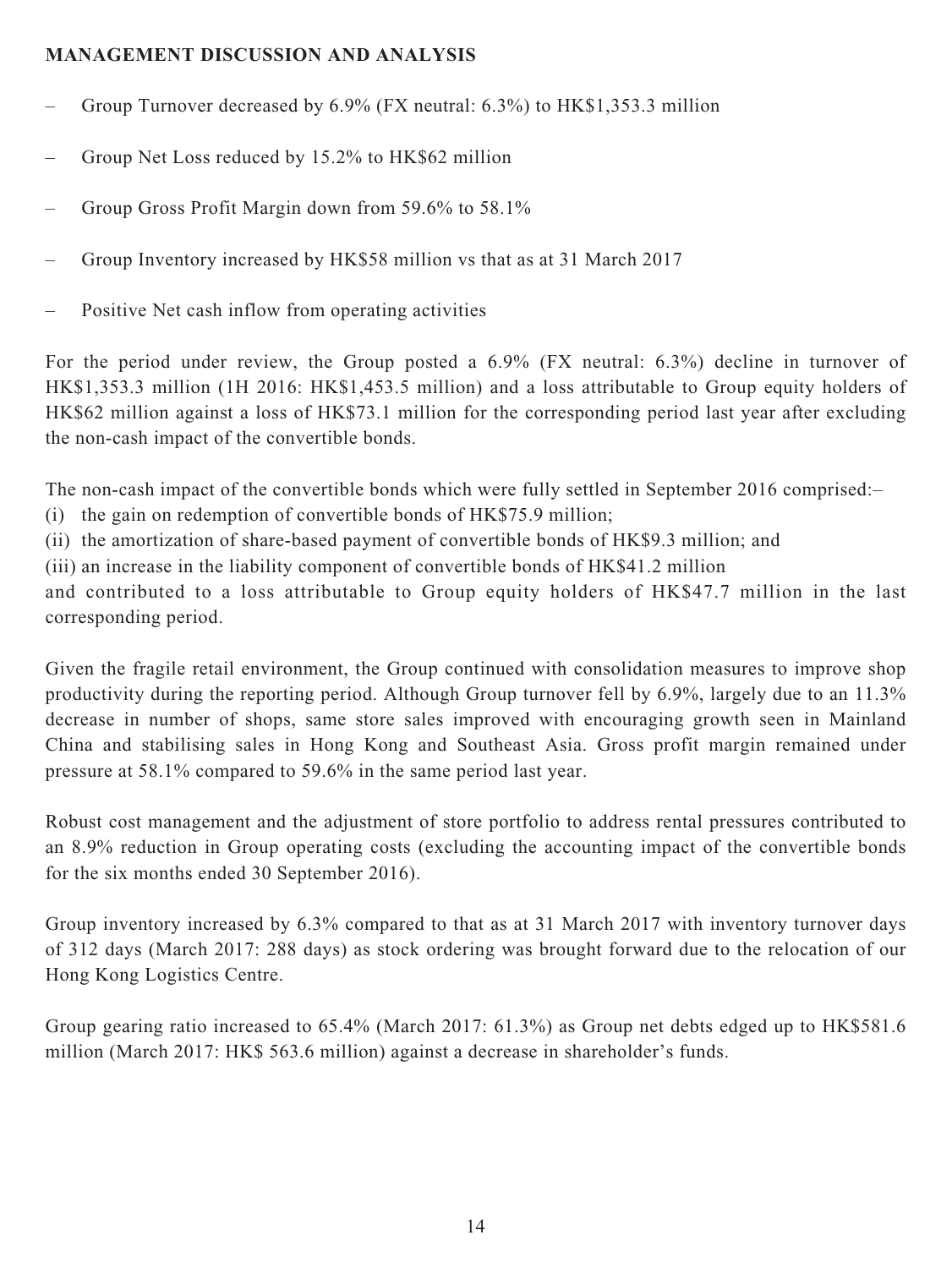### **INTERIM DIVIDEND**

The Board does not recommend the payment of an interim dividend for the six months ended 30 September 2017 (2016: nil).

# **CITY CHAIN GROUP**

- City Chain Group turnover down 11.1%
- City Chain Group Loss before interest and tax (LBIT) of HK\$37.7 million (1H 2016: HK\$49.4 million)

The City Chain Group operates around 260 stores in Hong Kong, Macau, Mainland China, Singapore, Thailand and Malaysia together with on-line stores at https://citychain-hk.tmall.hk/, https://titus.world.tmall.com/ and http://mall.jd.com/index-54221.html. Turnover declined by 11.1% to HK\$594.4 million (1H 2016: HK\$668.5 million) due to a 17.9% decrease in number of operating shops and losses narrowed by 23.7% as a LBIT of HK\$37.7 million (1H 2016: LBIT of HK\$49.4 million) was reported.

## **Greater China**

Turnover for Greater China fell by 12.5% to HK\$439.8 million (1H 2016: HK\$502.4 million) and LBIT was reduced by 11% to HK\$34.8 million (1H 2016: HK\$39.1 million). Improvement in shop productivity was achieved in Mainland China, particularly in Southern China during the review period. Same store sales growth has also resumed in Hong Kong and Macau since August up to the reporting date. A refreshed CITY CHAIN image and an enriched brand portfolio contributed to a higher sell-through.

During the reporting period, the closure of loss-making shops and the positive impact from the expiry of high rental leases contributed to a 19% fall in operating costs. Further rental savings from high rental leases, particularly in Hong Kong and Macau, will be fully realised in FY18/19 as they expire.

CITY CHAIN tapped into the e-commerce business in Mainland China a few years ago. The turnover of our watch e-commerce business increased by more than 60% compared to the corresponding period last year. Further investment will be made to enhance customer experience at our existing platforms.

### **Southeast Asia**

Owing to store consolidation, our Southeast Asia operations reported a fall in turnover of 7.0% to HK\$154.5 million (1H 2016: HK\$166.1 million) as number of operating shops was reduced by 16.5%. Nonetheless, LBIT narrowed significantly to HK\$2.9 million (1H 2016: LBIT of HK\$10.3 million). The improved bottom line was mainly driven by higher shop contribution and better cost efficiency.

EBIT at our Malaysian operations more than tripled while LBIT at our Singapore operations was reduced by 79%. We have seen a sustained recovery at our Thai operations since Q4 FY16/17, with turnover growth and satisfactory same store sales growth recorded.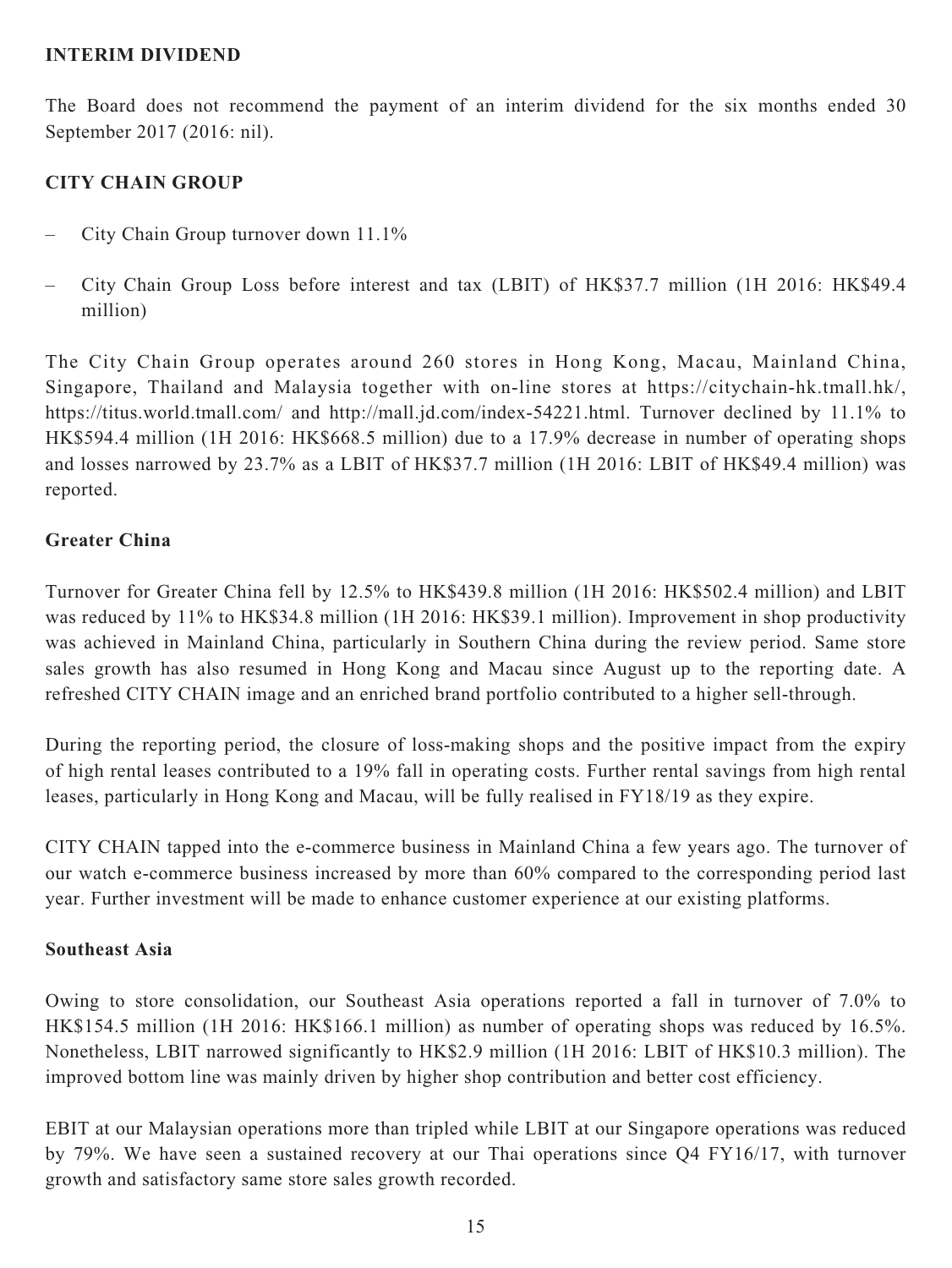# **Moving Forward – a Younger CITY CHAIN**

The subdued performance returned by the CITY CHAIN GROUP is not attributable to a loss in competitiveness but rather the combined severe challenges of a cyclical downturn in the retail business cycle and more fundamentally, a structural change in the wider watch industry. We have faced these challenges by changing and adapting. As such our market share in watch retail has been maintained.

In response to these structural changes, the CITY CHAIN GROUP is undergoing a major transformation to attract both a younger and local clientele with further new initiatives to be introduced to enhance customer experience, including an enriched product portfolio to meet changing consumer patterns.

Our refreshed young, open and welcoming CITY CHAIN stores with new layouts were first introduced in Hong Kong, Guangdong, and Thailand. During the period under review, store revamp continued to progress within expectation. The performance of these rejuvenated stores has proven positive and store rejuvenation will be rolled out in other regions.

Since August 2017 and up to the report date there has been some recovery in retail sentiment, as reflected in same store sales growth in our major markets. With transforming initiatives in place, we are better equipped to meet future challenges and therefore believe that the worst is behind us.

# **OPTICAL 88 GROUP**

- Optical 88 Group turnover down by 2.9%
- Optical 88 Group EBIT increased to HK\$32.0 million (1H 2016: HK\$15.2 million)

The Optical 88 Group operates around 194 shops throughout Hong Kong, Macau, Mainland China, Singapore, Malaysia and Thailand delivering quality professional eye care/eyewear products and services, and hearing care products and services.

Turnover at Optical 88 Group decreased by 2.9% to HK\$504 million (1H 2016: HK\$518.9 million) with a 7.6% decrease in number of operating shops. With satisfactory shop performance and effective cost control measures, the Optical 88 Group recorded a higher EBIT of HK\$32.0 million (1H 2016: HK\$ 15.2 million).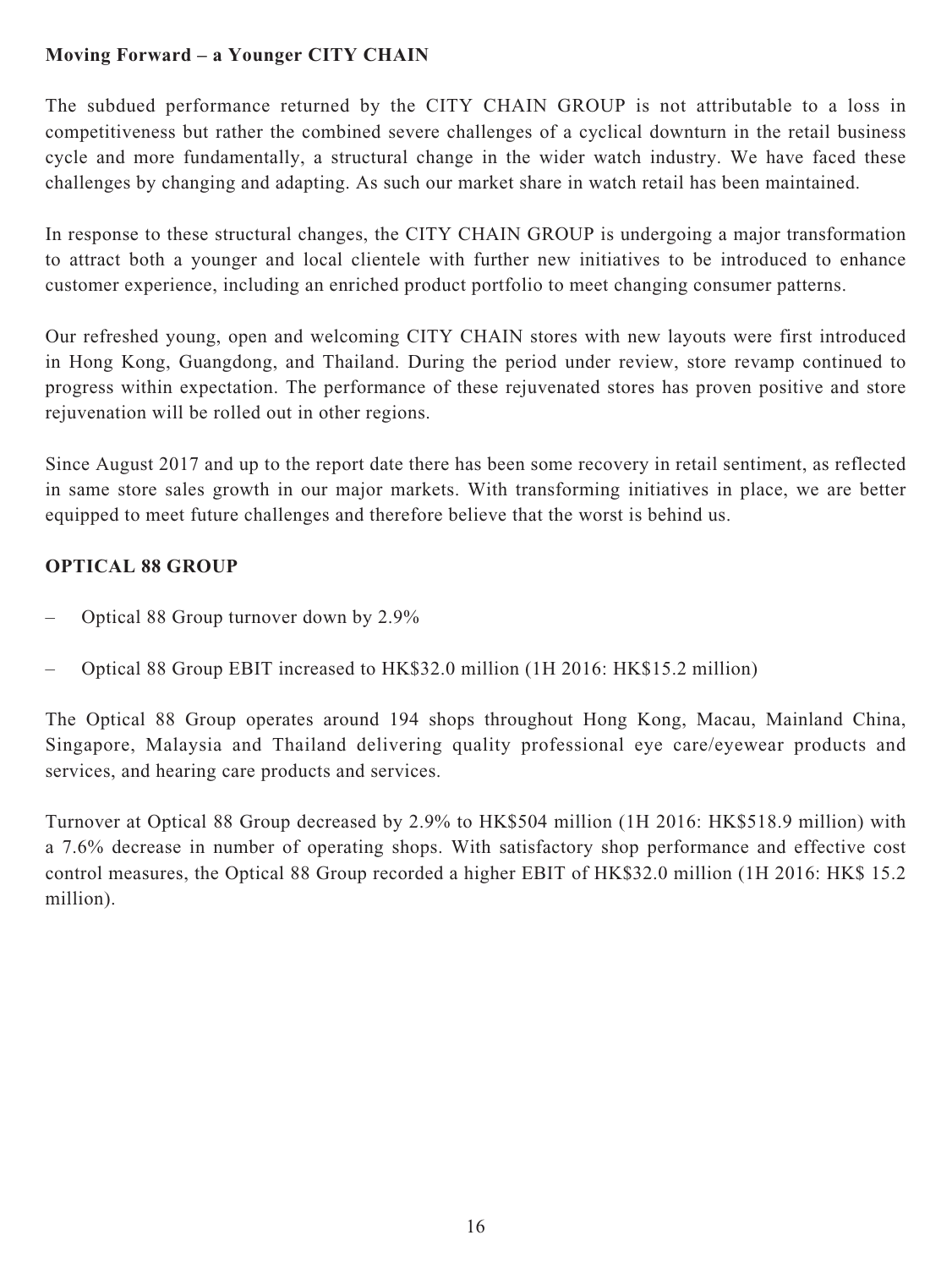## **Greater China**

Optical 88 Greater China posted a marginal decline in turnover of 0.7% to HK\$414.2 million (1H 2016: HK\$417.2 million) with number of operating shops reduced by 4.1%. With improving operational efficiency and a stable cost structure, EBIT increased by 16.8% to HK\$38.2 million (1H 2016: HK\$32.7 million).

## **Southeast Asia**

OPTICAL 88 operations in Southeast Asia posted a decrease in turnover of 11.7% to HK\$89.8 million (1H 2016: HK\$101.7 million) given a 10.2% reduction in shops. A narrowed LBIT of HK\$6.2 million (1H 2016: LBIT HK\$17.5 million) was recorded. This was partly attributable to a reduction in operating costs and an one-off charge incurred in the previous period last year.

## **Becoming a HEALTHCARE PROVIDER**

Strategies and initiatives focused on developing a professional healthcare business will continue in line with OPTICAL 88's vision to become more than a leading optical retailer. Since the establishment of the first OPTICAL 88 Professional Eye Care Centre in 2010 followed later by OPTICAL 88 Family Eye Care concept stores in 2016, and the introduction of hearing care products and services in 2014, we now serve customers which span across all age groups. So far growth and development is within expectation and increased investment will be made to further develop the healthcare business.

# **eGG OPTICAL BOUTIQUE**

- eGG Group turnover up by 13.5%
- eGG Group LBIT widened to HK\$13.6 million (1H 2016: HK\$7.1 million)

As a fast fashion optical retailer aimed at trend setting fashionistas, the eGG Group complements the OPTICAL 88 business operating over 80 eGG stores in Hong Kong, Mainland China and Southeast Asia together with an online store at https://eggyj.tmall.com.

For the period under review, the expected higher momentum did not materialise due to intense competition and turnover grew by 13.5% to HK\$113.0 million (1H 2016: HK\$99.6 million). This was insufficient to offset associated fixed operating costs and contributed to a higher LBIT of HK\$13.6 million (1H 2016: HK\$7.1 million), although break-even was recorded in Southern China. Meanwhile, performance at our eGG e-commerce business in Mainland China achieved encouraging growth as investment on marketing initiatives continued to attract traffic and widen customer appeal.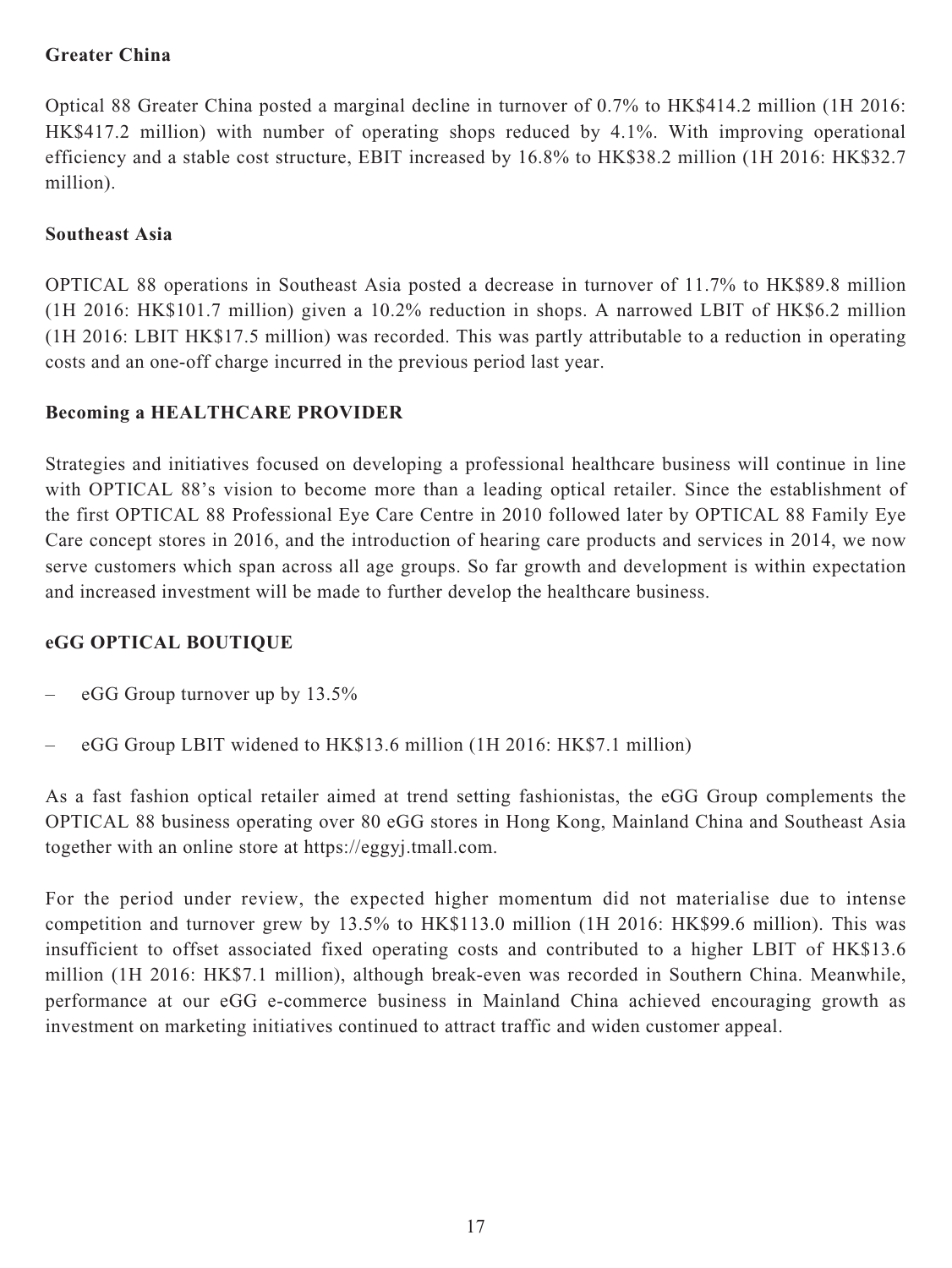### **Growing a fashionista paradise**

In the medium term, eGG will fine tune its shop portfolio/rollout and focus on improving operational efficiencies and for the longer term horizon, investments will continue to be made to grow eGG's currently sub-scale business.

## **SUPPLY CHAIN MANAGEMENT AND WHOLESALE TRADING**

This business division is made up of the Group's supply chain and watch and optical wholesale units.

Stiff competition faced by wholesale saw turnover decrease by 14.8% to HK\$141.9 million (1H 2016: HK\$166.6 million) as EBIT declined by 35.2% to HK\$14.0 million (1H 2016: HK\$21.6 million). During the period under review, processes within our watch supply chain unit were reviewed and restructured to improve operational efficiencies.

### **GROUP OUTLOOK**

Even though retail sentiment and the wider macro-economic environment is gradually improving, a cautious outlook is nevertheless prudent, and as such ongoing measures and initiatives including, robust cost containment, tight inventory management and maintaining a stable cash flow will continue for the remaining FY17/18.

### **FINANCE**

The Group's capital management, currency and interest rate movement are constantly monitored and reviewed by the management of the Group to address and manage relevant financial risks relating to the Group's operations. The Group maintains prudent treasury management policies to address liquidity to finance both short-term and long-term working capital needs for business operations. Funds are generated from business operating activities and banking facilities in the form of term loans and shortterm trading facilities. Forecast and actual cash flow analyses are continuously monitored. Maturity of assets and liabilities and requirement of financial resources for business operations are prudently managed. The Group did not enter into any derivative financial instruments for speculative purposes.

Gearing ratio increased to 65.4% (31 March 2017: 61.3%) as shareholders' funds contracted to HK\$888.6 million (31 March 2017: HK\$919.1 million) and net debts rose by 3% to HK\$581.6 million (31 March 2017: HK\$563.6 million). The Group's net debts are based on the Group's bank borrowings of HK\$1,109.3 million (31 March 2017: HK\$1,097.4 million) less the Group's bank and cash balances of HK\$527.7 million (31 March 2017: HK\$533.8 million).

The Group's major borrowings are in Hong Kong dollars and mostly based on a floating rate at HIBOR or bank prime lending rates. As major revenues of the Group are in Hong Kong dollars and Macau dollars, the natural hedge mechanism was applied.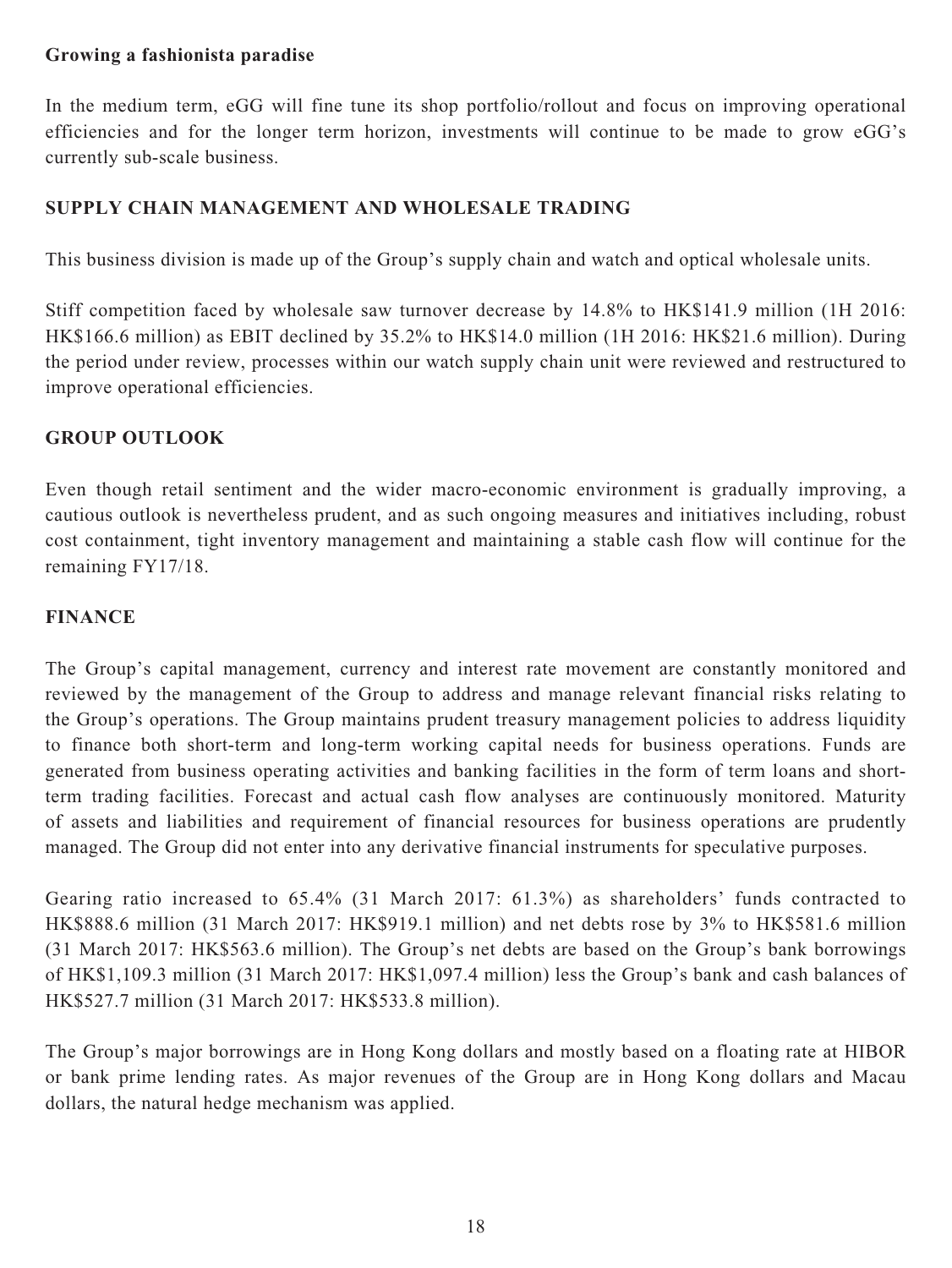As at 30 September 2017, the Group's total equity funds amounted to HK\$896.0 million. The Group's cash inflow from its operations amounted to HK\$14.8 million and coupled with its existing cash and unutilized banking facilities will fund its future routine operational needs.

As at 30 September 2017, the Group's current assets and current liabilities were approximately HK\$1,953.8 million (31 March 2017: HK\$1,885.3 million) and HK\$1,784.8 million (31 March 2017: HK\$1,699.9 million), respectively. Group current ratio was approximately 1.09 (31 March 2017: approximately 1.11).

The Group does not use any financial instruments for hedging purposes.

The Group does not engage in speculative derivative trading.

As at 30 September 2017, the Group does not have any significant contingent liabilities.

The Group does not have plans for material investments or change of capital assets.

# **CAPITAL STRUCTURE OF THE GROUP**

There was no change in the capital structure of the Group during the period.

# **CHANGES IN THE COMPOSITION OF THE GROUP**

There was no change in the composition of the Group during the period.

# **NUMBER AND REMUNERATION OF EMPLOYEES, REMUNERATION POLICIES, BONUS AND TRAINING SCHEMES**

The Group's remuneration policies are reviewed on a regular basis and remuneration packages are in line with market practices in the relevant countries where the Group operates. As of 30 September 2017, the Group had 2,969 (at 30 September 2016: 3,290) employees.

# **DETAILS OF THE CHARGES ON GROUP ASSETS**

At 30 September 2017, certain of the Group's property, plant and equipment amounting to HK\$270.4 million (31 March 2017: HK\$272.8 million) were pledged to secure banking facilities granted to the Group.

As at 30 September 2017, the Company had given guarantees to various banks to secure general banking facilities granted to certain subsidiaries amounting to HK\$1,465.1 million (31 March 2017: HK\$1,621.0 million).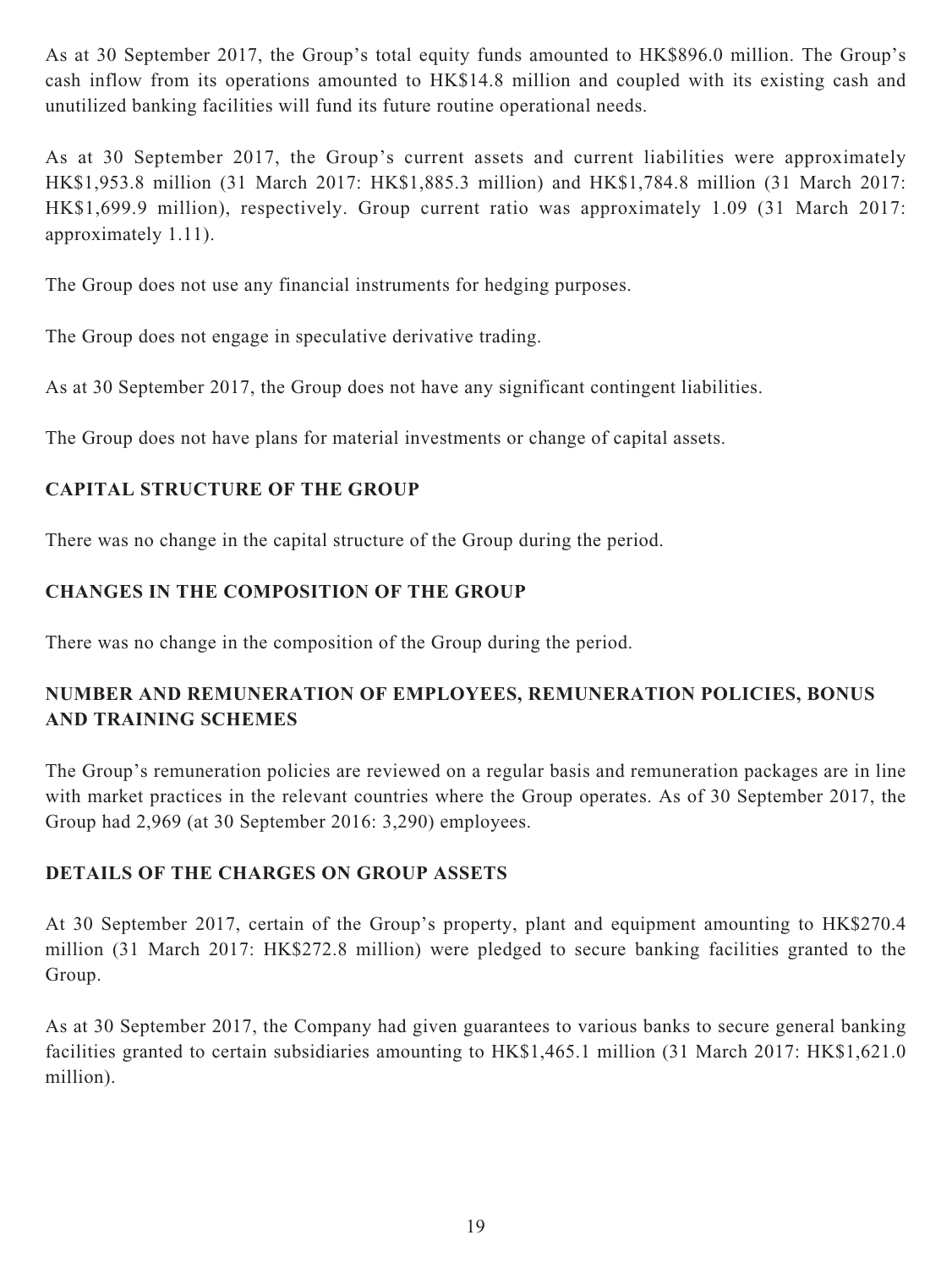### **PURCHASE, SALE OR REDEMPTION OF LISTED SECURITIES**

The Company has not redeemed any of its shares during the period. Neither the Company nor any of its subsidiaries has purchased or sold any of the Company's shares during the year.

### **CORPORATE GOVERNANCE**

During the six months ended 30 September 2017, the Company has complied with the code provisions of Corporate Governance Code (the "Code Provisions") as set out in Appendix 14 of the Rules Governing the Listing of Securities on The Stock Exchange of Hong Kong Limited (the "Code"), except for the following deviations:

### **Code Provision A.2.1**

Under Code Provision A.2.1 of the Code, the roles of Chairman and chief executive officer ("CEO") should be separate and should not be performed by the same individual. Under the current organisation structure of the Group, Mr. Joseph C.C. Wong is both the Chairman and CEO of the Group. The Company believes that with Mr. Joseph C.C. Wong acting as both Chairman and CEO, consistent leadership is ensured further enabling better strategic planning for the Group. The Board also believes that the non-separation of roles does not affect the balance of power and authority within the Board since the Board comprises of experienced and competent individuals, with the majority of the Board made up of independent non-executive directors.

### **Code Provision A.4.2**

Under Code Provision A.4.2, every director, including those appointed for a specific term, should be subject to retirement by rotation at least once every three years. Not all directors of the Company retire strictly under Code Provision A.4.2 but in accordance with the Company's Bye-Laws. Bye-Law 110(A) stipulates that one-third of the directors of the Company who have been longest serving in office since their last election, except the Chairman or CEO, shall retire from office by rotation at each annual general meeting.

### **Code Provision B.1.3**

This Code Provision deals with the terms of reference of a remuneration committee. The Company has adopted the terms of reference under Code Provision B.1.3 except that the terms of reference do not include reviewing and determining the remuneration packages of senior management. The Company believes that the remuneration packages of senior management should be the responsibility of the executive directors as they are in a better position to appraise the performance of senior management.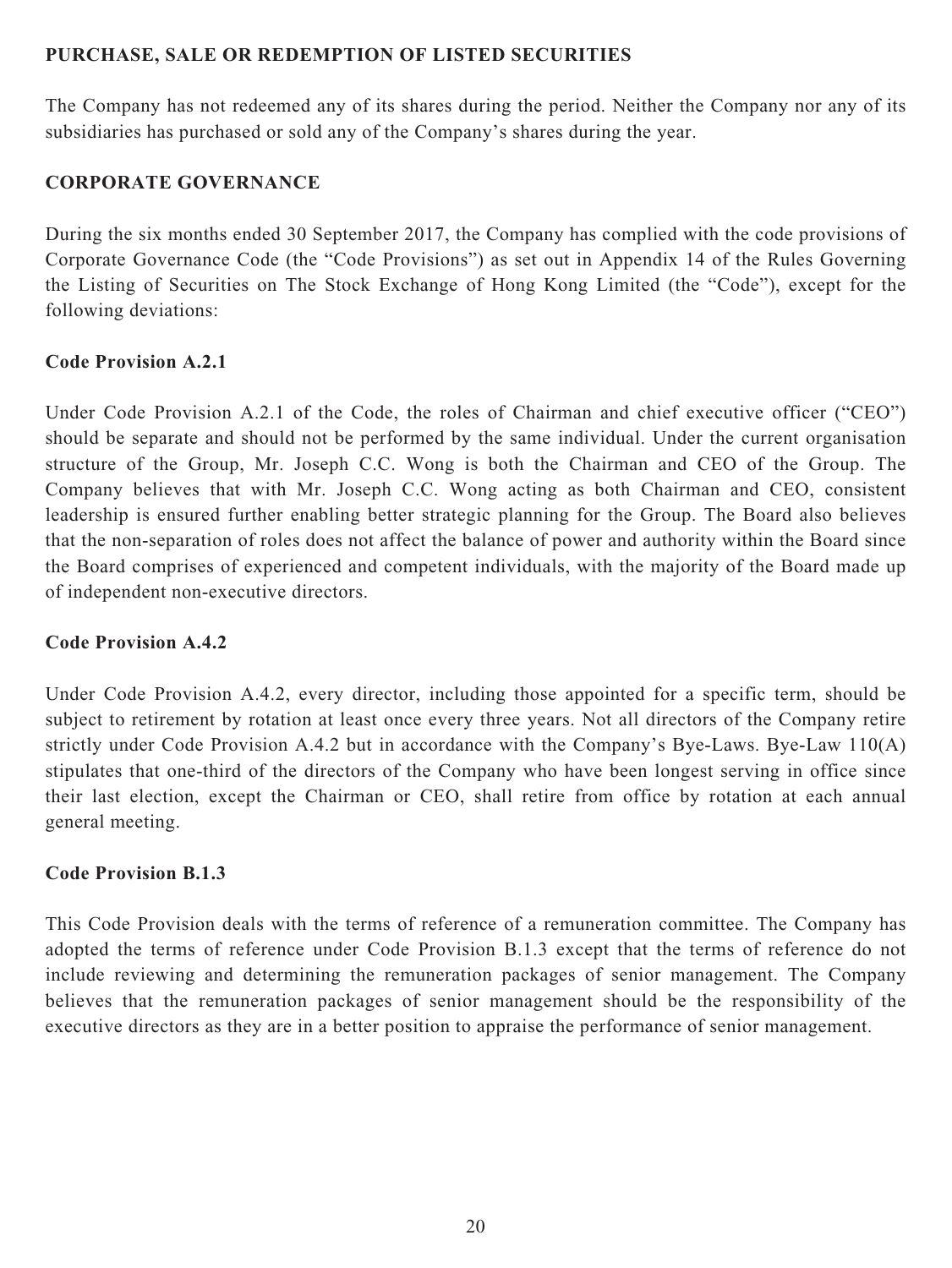### **Audit Committee**

On 20 November 2017, the Audit Committee together with the management of the Company reviewed the effectiveness of the systems of internal control throughout the Group for the six months ended 30 September 2017 and discussed auditing and financial reporting matters including review of the Group's results for the six months ended 30 September 2017 before they were presented to the Board of directors for approval.

### **Remuneration Committee, Nomination Committee and Corporate Governance Committee**

There are no updates on the Remuneration Committee, Nomination Committee and Corporate Governance Committee since the publication of the immediate preceding annual report of the Company.

### **Model Code for Securities Transactions by Directors of Listed Issuers**

The Company has adopted the Model Code for Securities Transactions by Directors of Listed Companies contained in Appendix 10 of the Listing Rules (the "Model Code") as the code of conduct regarding director's securities transactions.

The Company has also made specific enquiry of all its directors to ascertain whether they have complied with or whether there has been any non-compliance with the required standard set out in the Model Code.

All directors complied with the provisions of the Model Code during the six months ended 30 September 2017.

### **PUBLICATION OF FINANCIAL INFORMATION AND INTERIM REPORT**

This results announcement is published on the website of The Stock Exchange of Hong Kong Limited at www.hkex.com.hk under "Latest Listed Company Information" and the Company's website at www. stelux.com. The Company's Interim Report for 2017/2018 will be despatched to the shareholders of the Company and will also be available on the above websites in due course.

> On behalf of the Board **Joseph C. C. Wong** *Chairman and Chief Executive Officer*

So let us not grow weary in doing what is right, for we will reap at harvest time, if we do not give up.

Galatians 6:9

Hong Kong, 23 November 2017